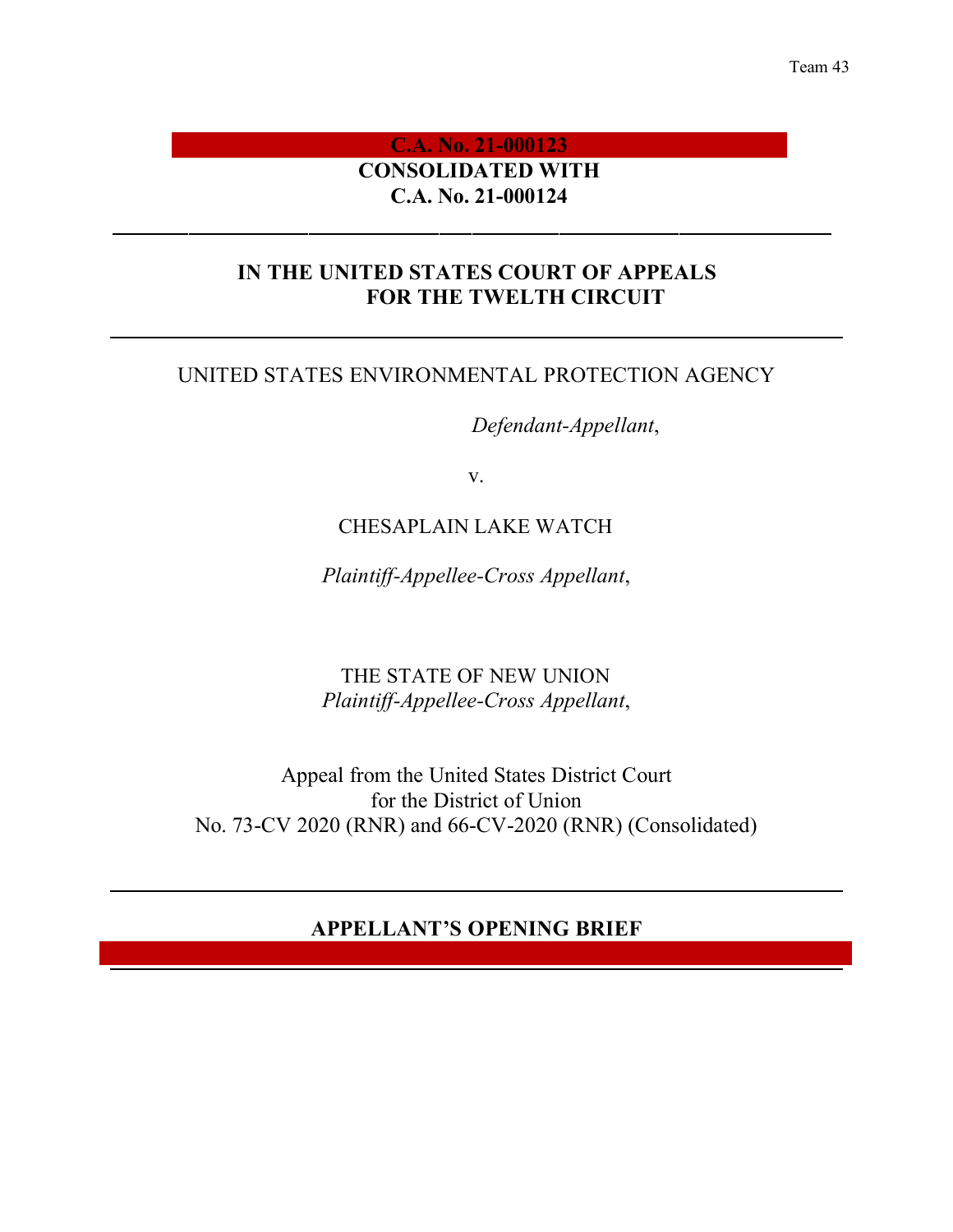# **Table of Authorities**

|                                                          | Page(s) |
|----------------------------------------------------------|---------|
| Cases                                                    |         |
| Abbott Lab'ys v. Gardner,                                |         |
|                                                          |         |
| Am. Farm Bureau Fed'n v. U.S. E.P.A.,                    |         |
|                                                          |         |
| American Farm Bureau Federation v. U.S. E.P.A.           |         |
|                                                          |         |
| Anacostia Riverkeeper, Inc. v. Jackson,                  |         |
|                                                          |         |
| Association of Flight Attendants-CWA, AFL-CIO v. Huerta, |         |
|                                                          |         |
| Auer v. Robbins,                                         |         |
|                                                          |         |
| Barnhart v. Walton,                                      |         |
|                                                          |         |
| Chevron v. NRDC,                                         |         |
|                                                          |         |
| City of Arcadia v. U.S. E.P.A.,                          |         |
|                                                          |         |
| City of Arcadia,                                         |         |
| 411 F.3d                                                 |         |
| Coeur D'Alene Lake v. Kiebert,                           |         |
|                                                          |         |
| Dauray,                                                  |         |
|                                                          |         |
| Dioxin/Organochlorine Ctr. v. Clarke,                    |         |
|                                                          |         |
| E.P.A.,                                                  |         |
|                                                          |         |
| Env't Def. Fund, Inc. v. Costle,                         |         |
|                                                          | .28     |
| FDA v. Brown & Williamson Tobacco Corp.,                 |         |
|                                                          |         |
| Food & Water Watch v. United States Env't. Prot. Agency, |         |
|                                                          |         |
| Friends of Earth v. EPA,                                 |         |
|                                                          |         |
| Hayes v. Whitman,                                        |         |
|                                                          |         |
| Lopez v. Davis,                                          |         |
|                                                          |         |
| N.R.D.C., Inc. v. Costle,                                |         |
|                                                          |         |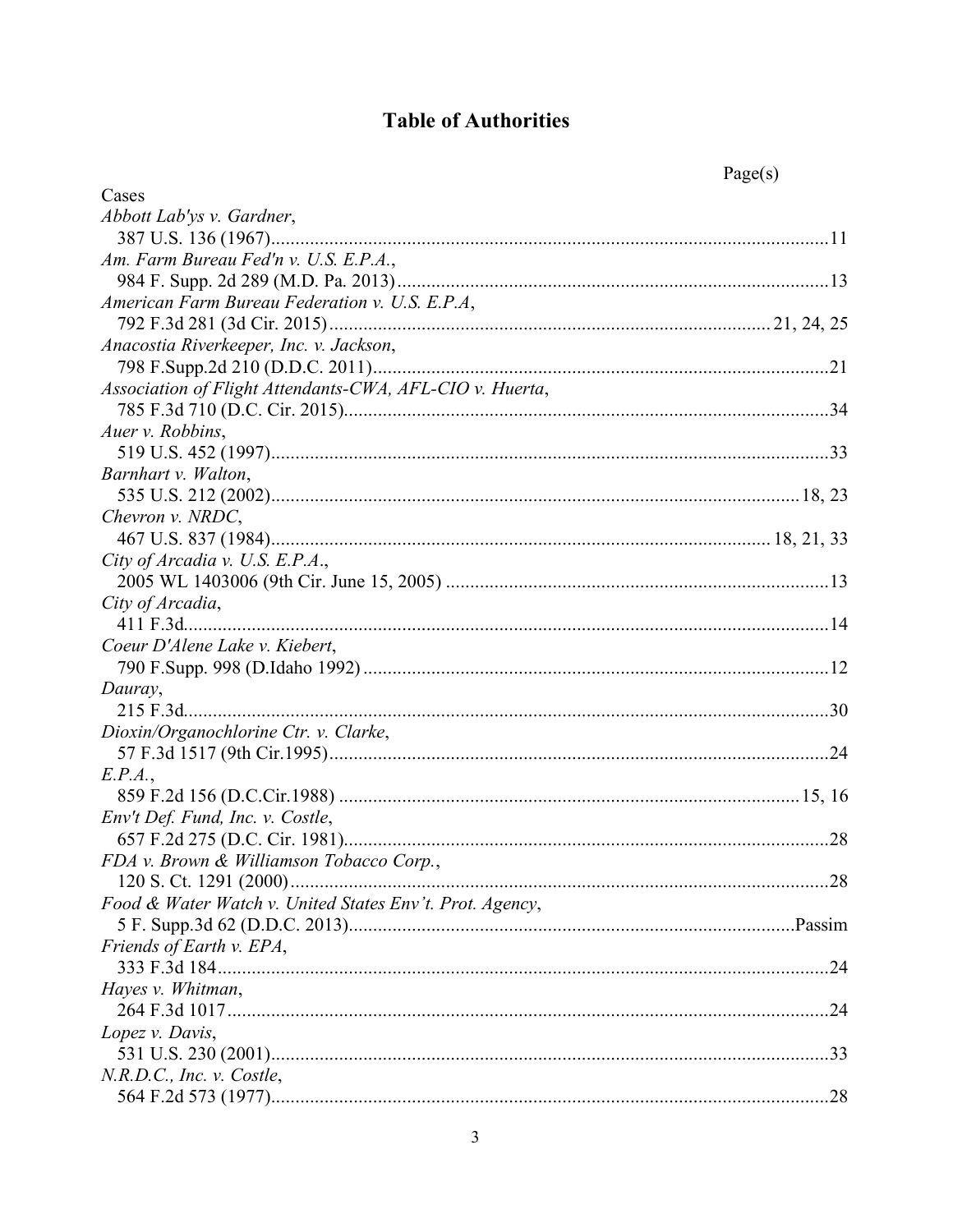| Nat. Res. Def. Council, Inc. v. Fox,                            |  |
|-----------------------------------------------------------------|--|
|                                                                 |  |
| National Cable & Telecomms. Ass'n v. Brand X Internet Services, |  |
|                                                                 |  |
| Nat'l Cable & Telecomms. Ass'n, Inc. v. Gulf Power Co.,         |  |
|                                                                 |  |
| Nat'l Treas. Employees Union v. United States,                  |  |
|                                                                 |  |
| Negusie v. Holder,                                              |  |
|                                                                 |  |
| NRDC v. Muszynski,                                              |  |
|                                                                 |  |
| Ohio Forestry Ass'n v. Sierra Club,                             |  |
|                                                                 |  |
| Perez v. Mortgage Bankers Association,                          |  |
|                                                                 |  |
| Pronsolino v. Nastri,                                           |  |
|                                                                 |  |
| PUD No. 1 of Jefferson Cty. v. Wash. Dep't of Ecology,          |  |
|                                                                 |  |
| Rapanos v. U.S.,                                                |  |
|                                                                 |  |
| Sierra Club v. Meiburg,                                         |  |
|                                                                 |  |
| Thomas v. Jackson,                                              |  |
|                                                                 |  |
| United States v. Int'l Bhd. of Teamsters,                       |  |
|                                                                 |  |
| United States v. Mead Corp.,                                    |  |
|                                                                 |  |
| United States v. Riverside Bayview Homes, Inc.,                 |  |
|                                                                 |  |
| United States v. Turkette,                                      |  |
|                                                                 |  |
| Upper Blackstone Water Pollution Abatement Dist. v. EPA,        |  |
|                                                                 |  |
| Wyo. Outdoor Council v. United States Forest Serv.,             |  |
|                                                                 |  |

# Statutes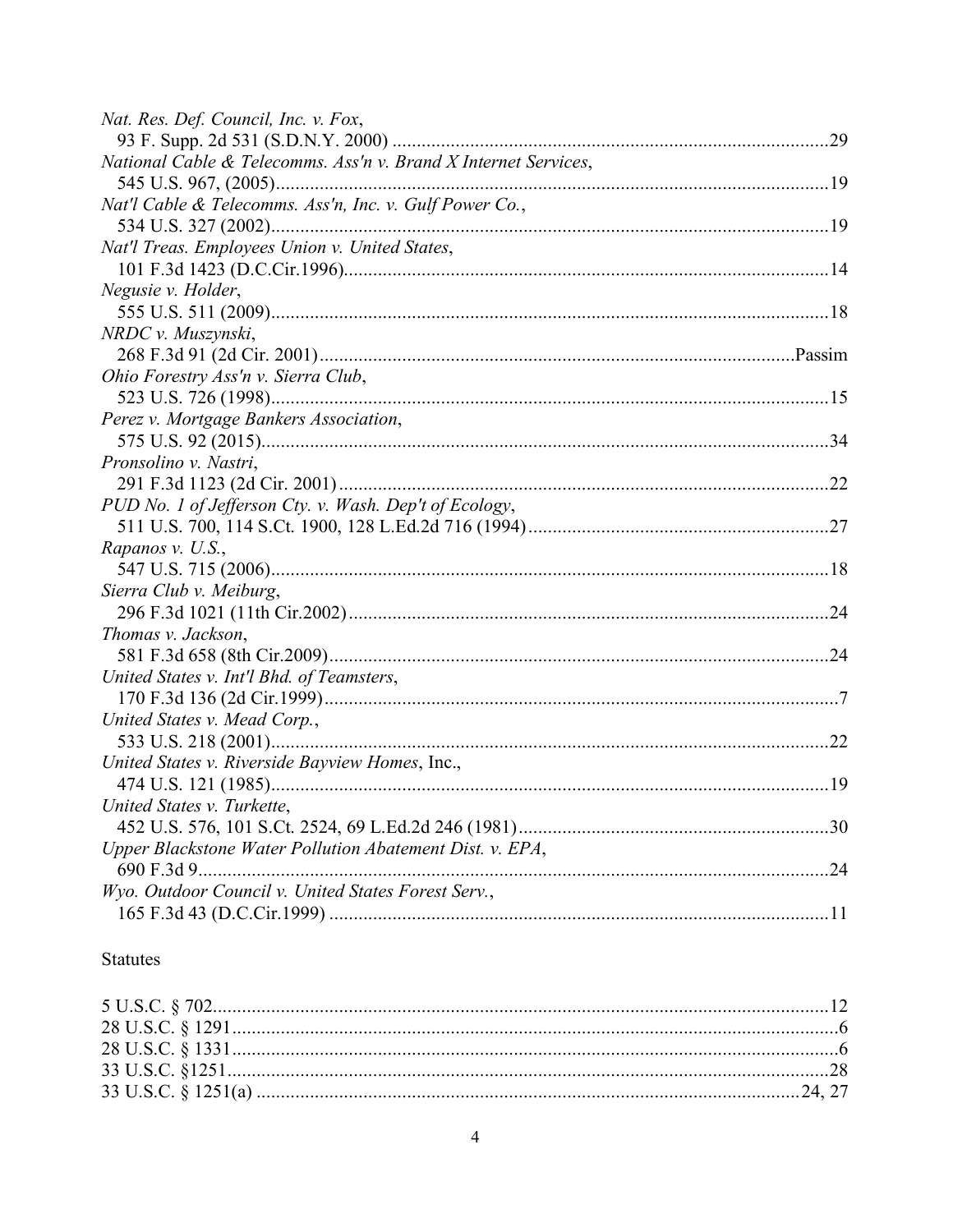# Rules

| 2(10 <sup>th</sup> ) |  |
|----------------------|--|

# Regulations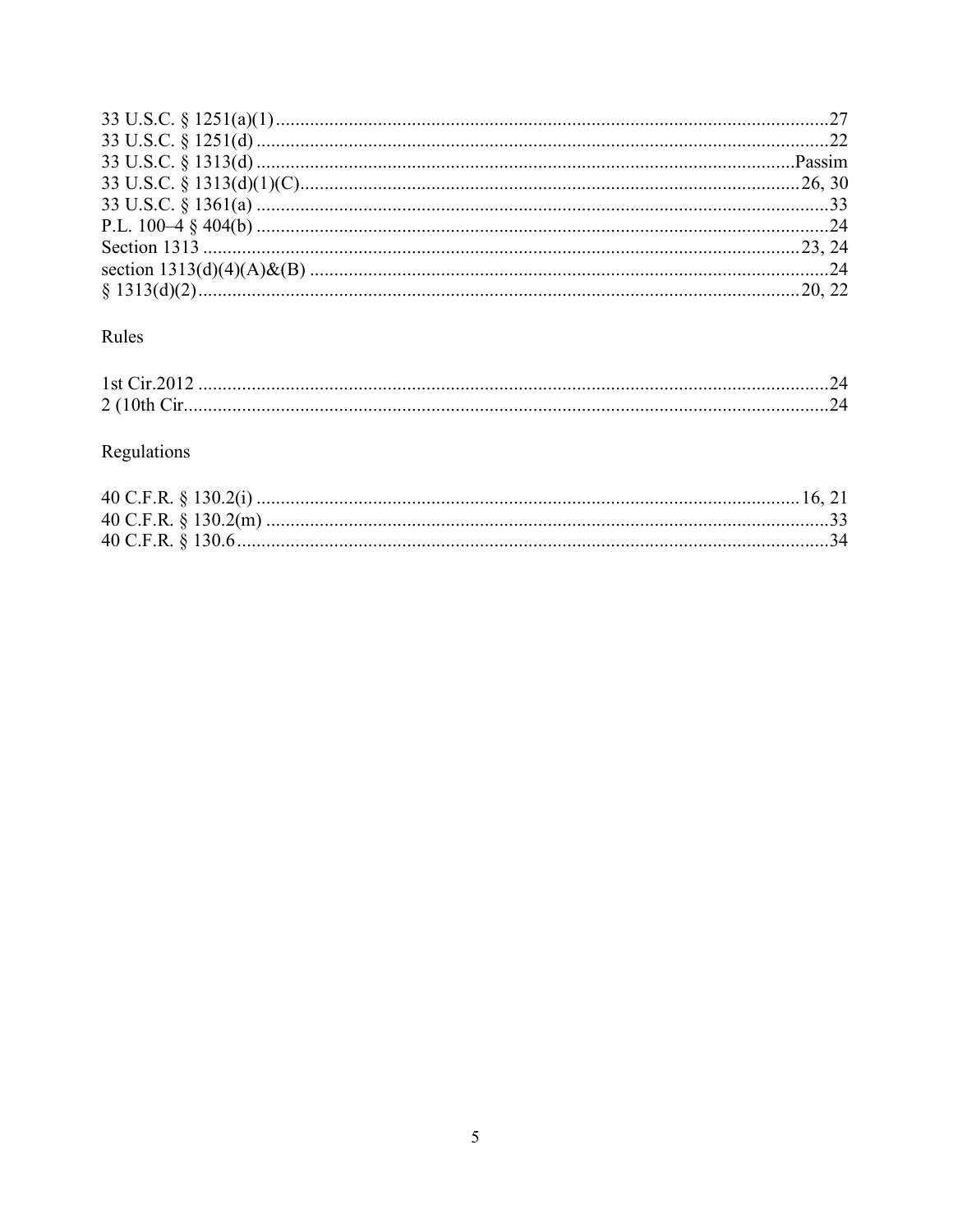## **Statement of Jurisdiction**

Both actions were brought in district court pursuant to the judicial review provisions of the Administrative Procedure Act, APA § 702. The district court had federal question jurisdiction over this action under 28 U.S.C. § 1331.

The judgment of the district court was entered on August 15, 2021. This court has jurisdiction over this appeal under 28 U.S.C. § 1291.

## **Statement of the Issues**

The issues requested by this court and briefed in order are:

- 1) Whether EPA's determination to reject the New Union Chesaplain Watershed phosphorus TMDL and adopt its own TMDL and implementation plan for the Lake Chesaplain Watershed is ripe for judicial review.
- 2) Whether EPA's determination to reject the New Union Chesaplain Watershed phosphorus TMDL on the grounds that the TMDL failed to include wasteload allocations and load allocations is contrary to law, as an incorrect interpretation of the term "total maximum daily load" in CWA  $\S$  303(d).
- 3) Whether EPA's adoption of a TMDL for the Lake Chesaplain Watershed consisting of an annual pollution loading reduction to be phased in over five years violates the CWA § 303(d) requirements for a valid TMDL.
- 4) Whether EPA's adoption of a credit for anticipated BMP pollution reductions to reduce the stringency of wasteload allocations for point sources for implementation of the Lake Chesaplain TMDL was arbitrary and capricious or an abuse of discretion due to the lack of assurance of BMP implementation.

# **Standard of Review**

This court reviews a district court's review of an agency action de novo. *See United States v.*

*Int'l Bhd. of Teamsters,* 170 F.3d 136, 142 (2d Cir.1999).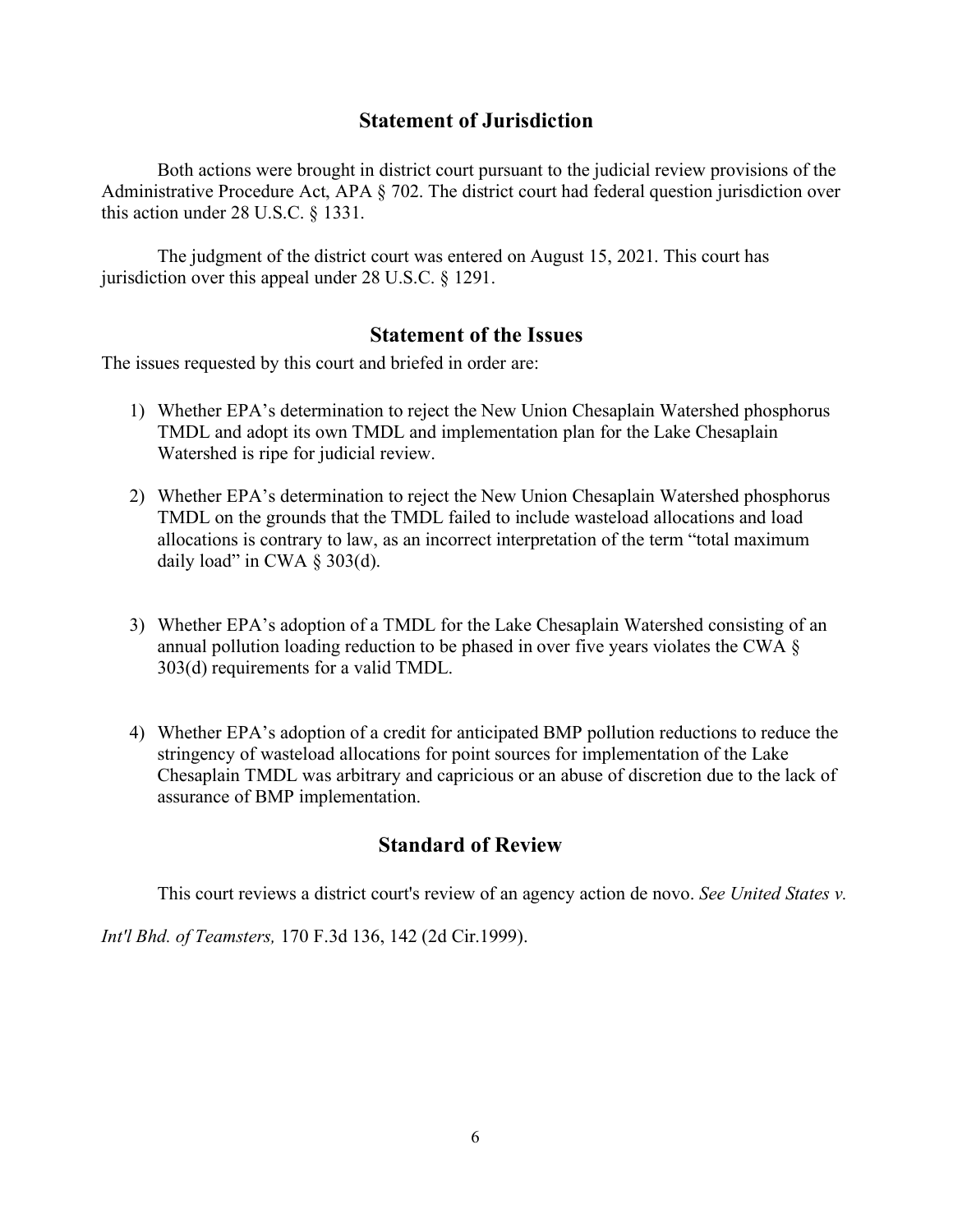#### **Statement of Facts**

This Court is being asked to reverse the judgment of the district court that granted summary judgment in favor of New Union and Chesaplain Lake Watch against EPA with respect the multiple challenges facing EPA's New Union Chesaplain Watershed phosphorus TMDL.

Lake Chesaplain, a fifty-five mile-long, natural lake located in the state of New Union has experienced declining water quality for several decades. Record at P. 7. Lake Chesaplain is bounded on the west side by the Chesaplain National Forest (used for timber and recreation), on the east side by agricultural lands ad vacation properties, and the City of Chesaplain Mills at the north end. Record at P. 7.

Lake Chesaplain previously had excellent water quality, but starting int the 1990s, due to increased economic development pressures, the water quality began to deteriorate. Record at P. 7. Ten Concentrated Animal Feeding Operations (CAFOs) and a large-scale slaughterhouse were developed in the area. Around the same time, the Lake Chesaplain shoreline became a popular place for second home construction which were largely serviced by septic systems. Another source of discharge into the river was the publicly owned treatment plant which discharges treated effluent directly into the Lake. Record at P. 7.

In particular, the water quality visibility declines and the water became saturated with algae during the summer months due to an ecological process called eutrophication. Record at P. 7-8. Eutrophication makes a lake less biologically productive and can decrease the dissolved oxygen in the water below levels needed for a healthy fishery. The nutrient phosphorus was the main pollutant causing the eutrophication.

The New Union Division of Fisheries and Environmental Control (DOFEC) adopted a water quality criteria for Class AA (the water designation) of 0.014 mg/l which the Lake was not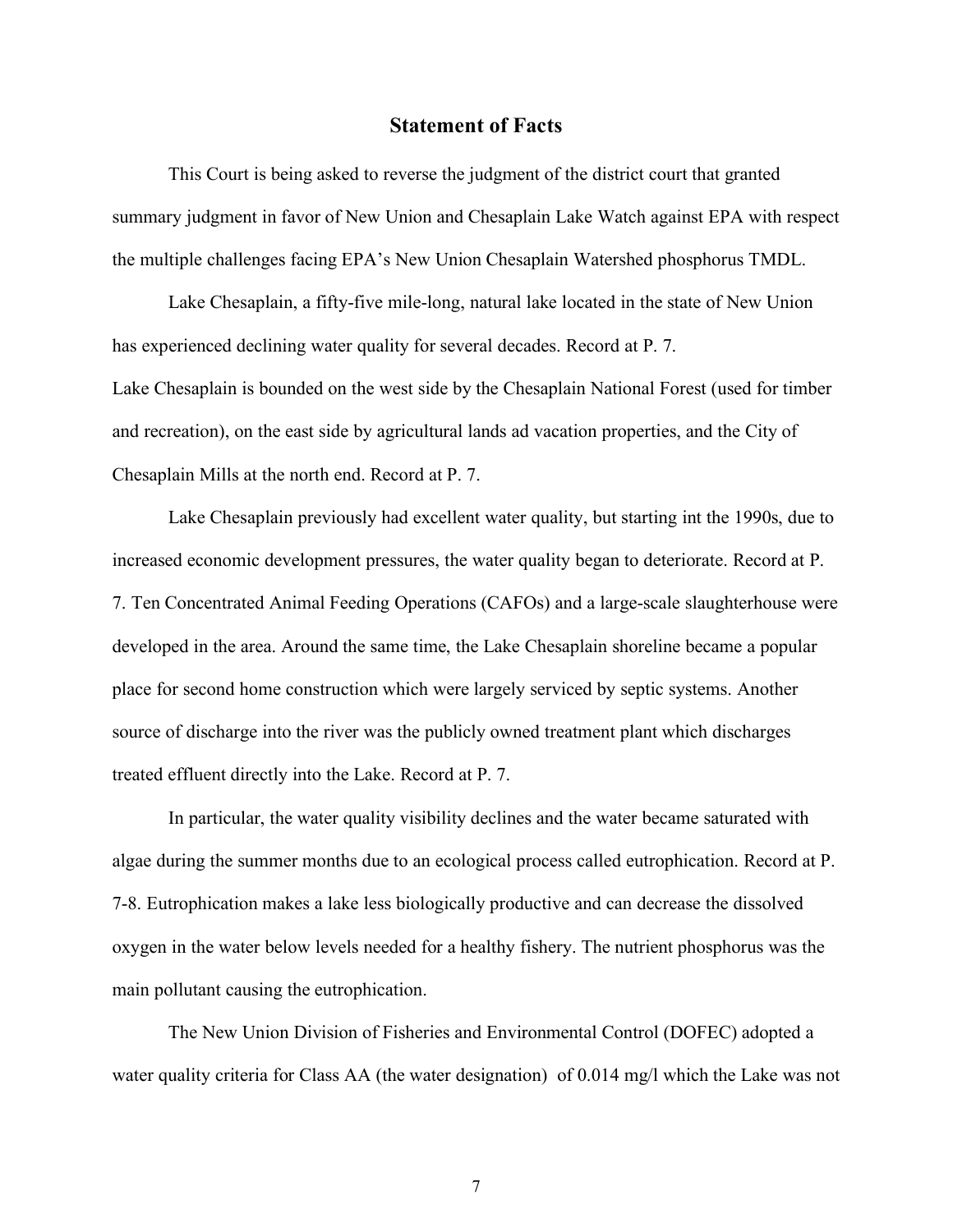meeting as phosphorus levels were between .020 and .034 mg/l. This made the Lake an impaired waters that DOFEC would then be required to list and submit to EPA. Following the listing DOFEC was required to submit a TMDL (Total Maximum Daily Load) for Lake Chesaplain.

Once a water is listed as impaired, CWA  $\S 303(d)$  directs the state to develop, and submit to the Environmental Protection Agency (EPA), a TMDL for the offending pollutants for that water body "at a level necessary to implement the applicable water quality standards with seasonal variations and a margin of safety which takes into account any lack of knowledge concerning the relationship between effluent limitations and water quality." Record at P. 6. TMDLs are like pollution diets for the impaired water.

After DOFEC did not submit a TMDL for Lake Chesaplain and EPA did not object, the citizen group, Chesaplain Lake Watch (CLW), served a notice letter on both New Union and EPA, threatening to sue. Following this notice letter, DOFEC then commenced a state rulemaking proceeding to establish TMFLs. Through a Supplemental Report, DOFEC determined that the maximum loading of phosphorus to meet water quality standards was calculated at 120 metric tons annually and current annual phosphorus loading was at 180 metric tons. From a breakdown of source, CAFOs contributed the most substantial amount of phosphorus loadings to the Lake (54.9 metric tons). Record at P. 8-9.

DOFEC then submitted public notice of its proposal to implement TMDL through equal phased reduction in phosphorous discharges by both point and nonpoint sources. Record at P. 9. This phased reductions would increase from 7% up to 35% over five years. Point source reductions would be incorporated through permit limits and nonpoint source reductions were proposed to be achieved through Best Management Practices (BMPs).

Ultimately, DOFEC did not adopt this proposal and instead adopted a different TMDL.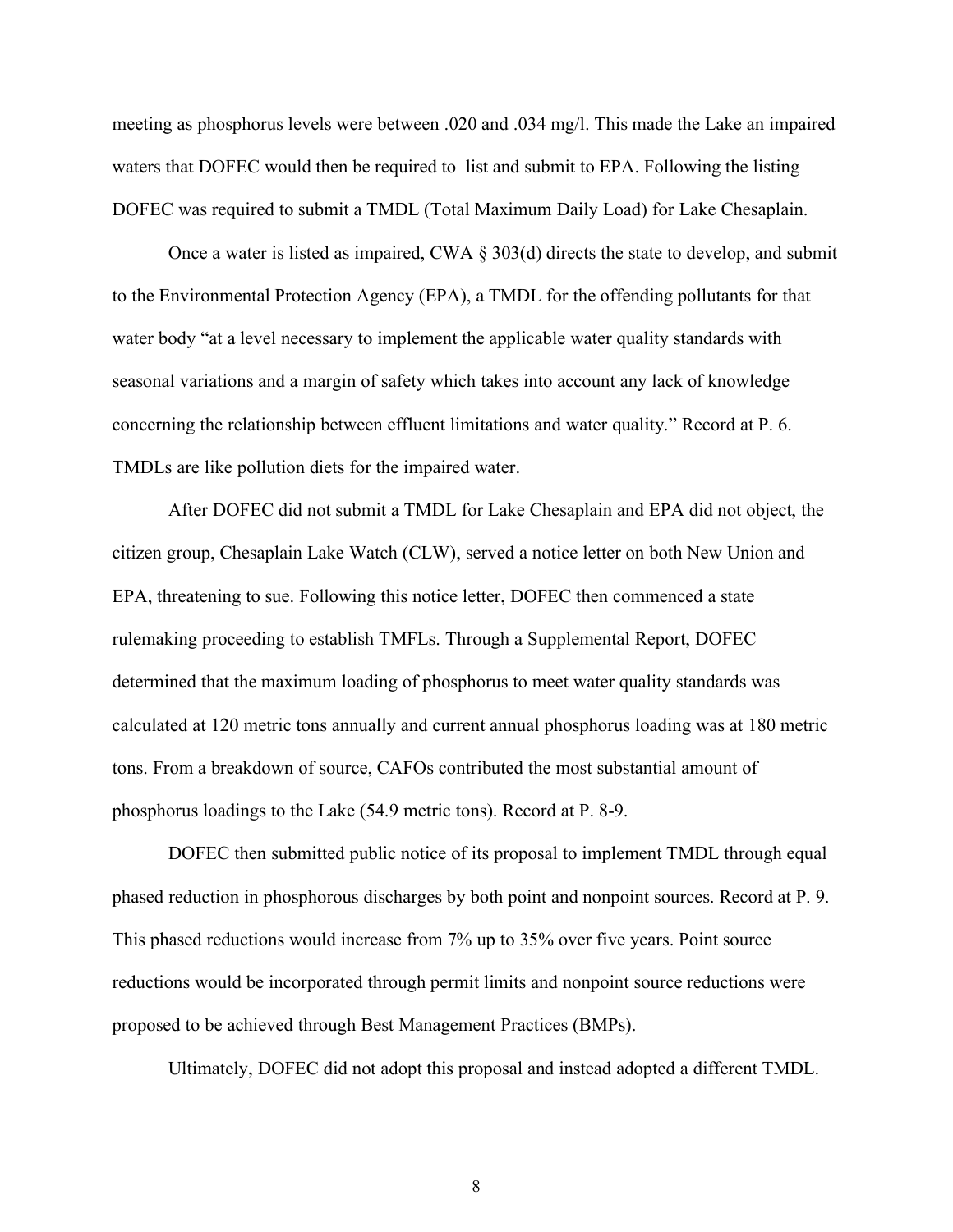EPA disapproved of New Union's TMDL and promulgated the five-year phased annual reductions that DOFEC originally proposed through the "Chesaplain Watershed Implementation Plan" (CWIP). CLW and New Union challenged EPA's rejection of New Union's TMDL and promulgation of its own TMDL on several grounds discussed in the next section.

#### **Summary of the Argument**

EPA's discretion on how to best evaluate and promulgate TMDLs must be upheld. In order to effectively carry out the CWA, Congress has delegated interpretive and enforcement authority to the EPA. This was intentional, as Congress wanted to provide flexibility for the experts at EPA to determine the best methods and tailor solutions on a case-by-case basis. For the last half century, EPA has built a successful and reliable framework for this process that is well understood by the agency, Congress, and the concerned public. The CWA has been amended many times with complete understanding of how the TMDL program was being defined and implemented. Congress expressed its approval of EPA's use of discretion, declining to alter the regulations that precipitate the controversy below. EPA continues to operate the TMDL program within its legal authority while exercising effectively exercising its discretion.

The lower court's decision, however, has thrown this stable regime into flux by invalidating long-standing regulations, narrowly interpreting statutory language, and prescribing entirely new binding rules without any democratically authorized authority. The court's decision substantially hinders EPAs ability to carry out its mandate by constructing functional obstacles against a considerate approach to defining and developing TMDLs. If this court fails to remedy this decision, the longstanding TMDL structure will cease to operate in a functional and predictable manner.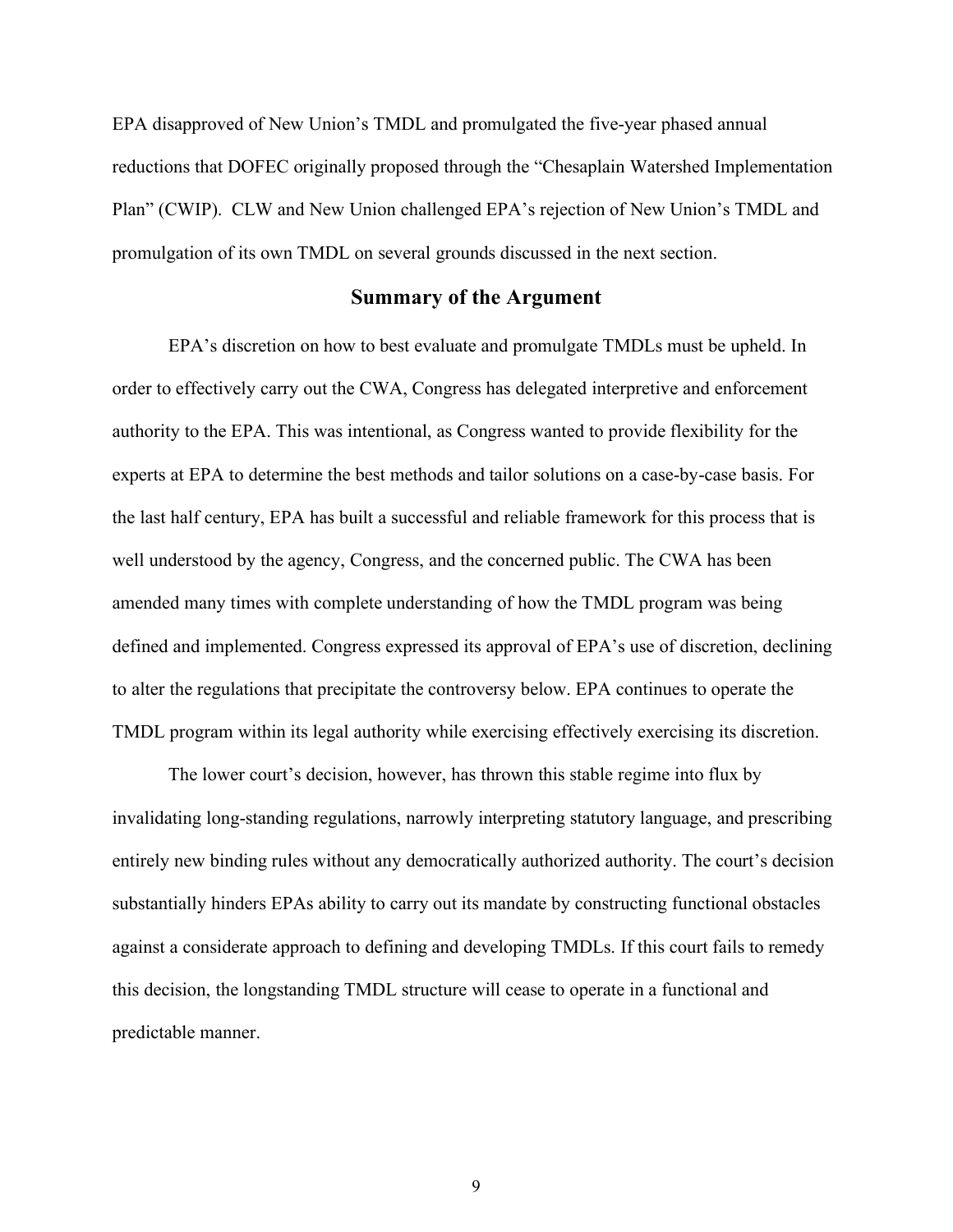#### **Argument**

## **I. EPA'S REJECTION OF NEW UNION'S CHESAPLAIN WATERSHED PHOSPHORUS TMDL AND ADOPTION OF ITS OWN TMDL IS NOT RIPE FOR JUDICIAL REVIEW.**

This Court should reverse the lower court and hold that EPA's actions were not ripe for judicial review. The ripeness doctrine requires courts to avoid "premature adjudication" that imprudently contemplates "abstract disagreements over administrative policies[.]" *Abbott Lab'ys v. Gardner*, 387 U.S. 136, 148 (1967). Fundamentally, ripeness "protect[s] . . . agencies from judicial interference until an administrative decision has been formalized and its effects felt in a concrete way by the challenging parties." *Id.* at 148-149. This analysis evaluates the fitness of the issues for judicial review and the hardship to the parties of withholding court consideration. *Id.* Critically, this analysis "look[s] primarily to whether the agency's position is 'definitive' and whether it has a 'direct and immediate ... effect on the day-to-day business' of the parties challenging the action." *Id.* 

EPA's adoption of the Chesaplain Watershed phosphorus TMDL is not ripe for review because the TMDL has not been implemented, lacking any concrete and direct effect on the dayto-day business of New Union and Chesaplain Lake Watch. Withholding court consideration of these challenges will not produce any meaningful hardship to the parties, given that they do not currently face any compliance decisions related to EPA's TMDL promulgation. Furthermore, this Court would benefit from greater factual development of the issues, as seeing how the TMDLs are implemented will provide the best evidence to evaluate their conformance with the Clean Water Act. For these reasons, this court must hold that these challenges are not ripe and the lower court should have granted EPA's motion for summary judgment.

## **A. Promulgating the unenforced Chesaplain Watershed phosphorus TMDL is not a final agency action because it does not have a direct and immediate legal effect on the parties challenging the action.**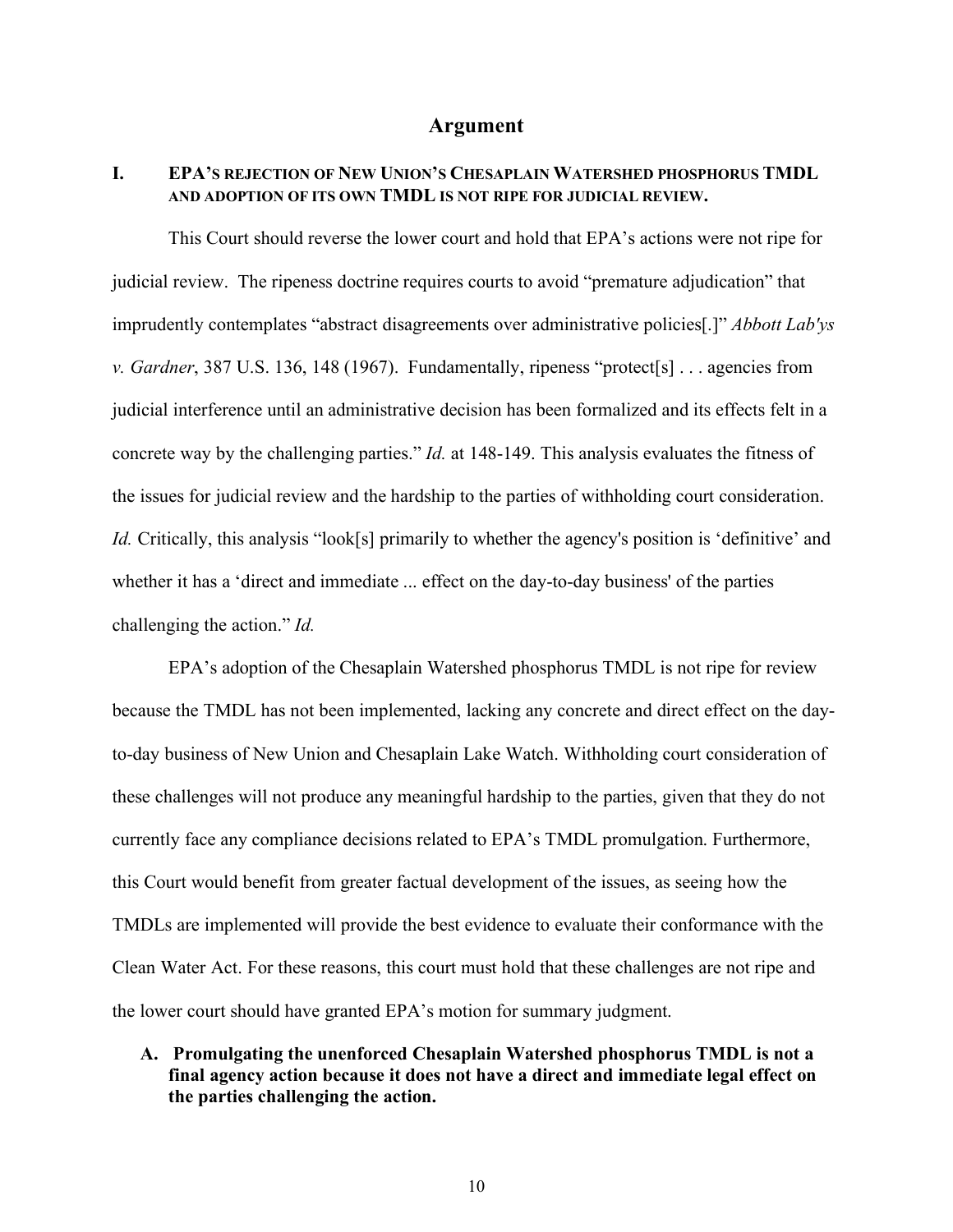Ripeness requires present injury to the parties seeking review. *See Wyo. Outdoor Council v. United States Forest Serv.,* 165 F.3d 43, 48 (D.C.Cir.1999) ("Just as the constitutional standing requirement for Article III jurisdiction bars disputes not involving injury-in-fact, the ripeness requirement excludes cases not involving present injury."). Section 702 of the Administrative Procedure Act "provides right of judicial review to persons who have suffered legal wrong because of action of federal agency, or persons who are 'adversely affected or aggrieved by agency action within meaning of [the] relevant statute.'" 5 U.S.C. § 702; *Coeur D'Alene Lake v. Kiebert*, 790 F.Supp. 998 (D.Idaho 1992). However, this right of judicial review is available only when the agency action is final. Final agency actions are actions where "rights or obligations have been determined" in which "legal consequences will flow." *Food & Water Watch v. United States Env't. Prot. Agency*, 5 F. Supp.3d 62, 81 (D.D.C. 2013).

EPA's creation of the Chesaplain Watershed Implementation Plan (CWIP), does not qualify as final agency action because it has no direct and appreciable legal consequences on the challenging parties at this point in time. The CWIP did not specify whether or how the proposed BMP measures would be enforced. Record at P.10. The CWIP, therefore, is waiting on the state to take further implementation measures which will generate direct legal consequences. EPA's action is not final until it has an effect, and in the last two years New Union has not incorporated the CWIP into any point source permits or non-point source management programs. Record at P.10. Until the CWIP has an impact on New Union and CLW, their claims are not ripe.

Although EPA conducted notice and comment rulemaking and issued the CWIP, courts have found that similar TMDLs are not ripe for review. For example, the United States District Court for the District of Columbia found no final agency action even where TMDLs had been issued. *See Food & Water Watch*, 5 F. Supp. 3d at 80-83. The court found that the Chesapeake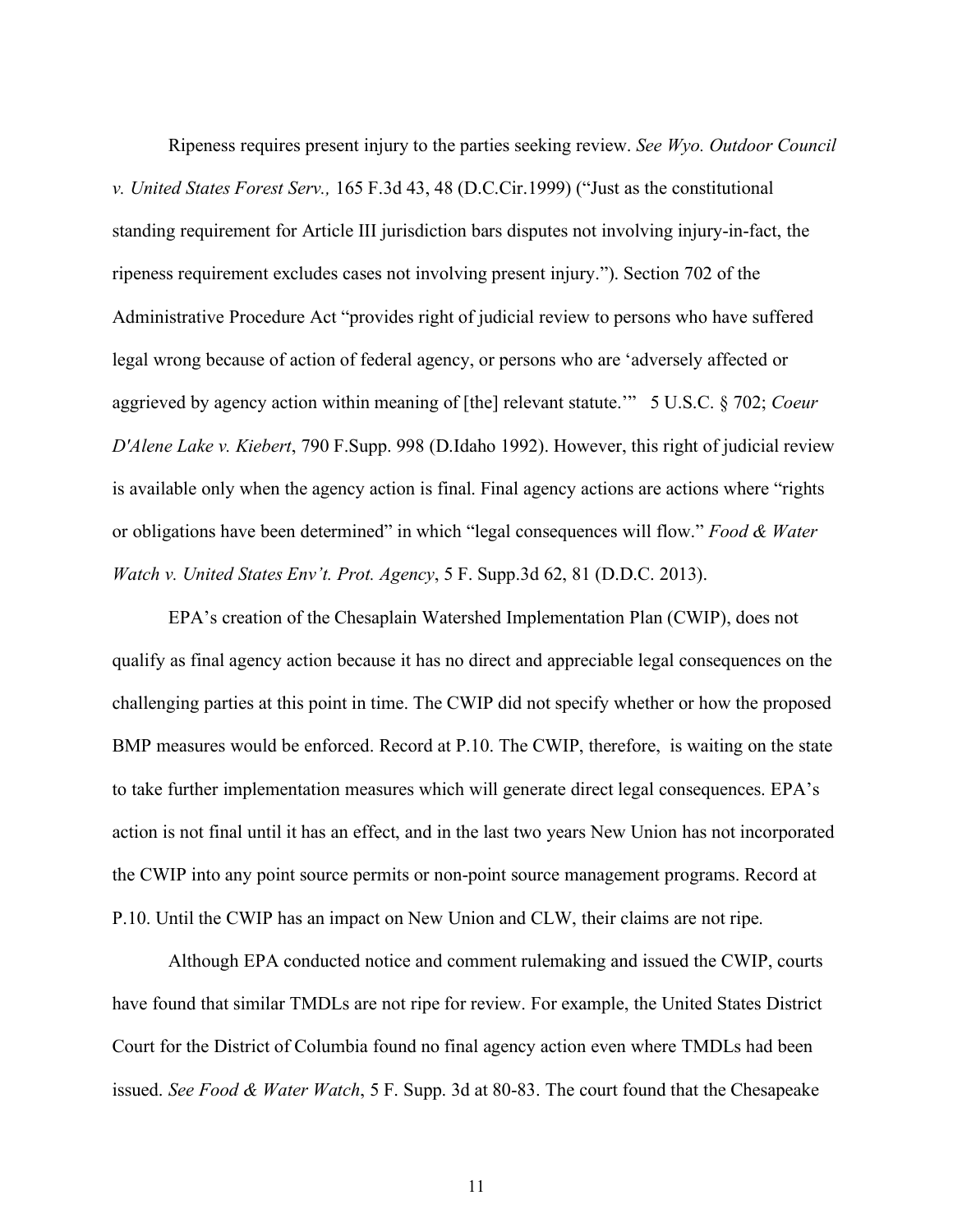Bay TMDLs references to offsets and trading did not constitute final agency action because they did not impose binding legal requirements on the state. *Id.* at 84.This was partly on the grounds that the state had not been forced to implement them and EPA did not intend for them to be mandatory. *Id.* at 83. In fact, the court asserts that "EPA's language cannot be mandatory because the CWA does not confer on the EPA the authority to command or to require that States to take specific actions, with respect to their implementation plans." *Id.*; *See Am. Farm Bureau Fed'n v. U.S. E.P.A.*, 984 F. Supp. 2d 289 (M.D. Pa. 2013), aff'd, 792 F.3d 281 (3d Cir. 2015) ("EPA is not authorized to establish or otherwise take over TMDL implementation plans.").

Here, too, New Union has not begun to implement the phosphorus TMDLs. EPA asserts that the TMDLs are not enforceable until the state begins this implementation process. Record at P. 10. Significantly, EPA contemplates further administrative action before the TMDLs are enforceable. This further administrative action entails New Union deciding how to implement the 35% annual phosphorus loading reductions, phased over 5 years after permit issuance. At present, no phosphorus limits have been included in permits. Additionally, several administrative hearings requested by the Chesaplain Mills sewage treatment plant and the slaughterhouse on the phosphorus controls are pending. Record at P.10. The Ninth Circuit has held that EPA's approval of state TMDLs were not ripe for review because "further administrative action . . . is contemplated before the TMDL becomes enforceable." *City of Arcadia v. U.S. E.P.A*., No. 03- 16309, 2005 WL 1403006 1,1 (9th Cir. June 15, 2005). In *City of Arcadia* , the Ninth Circuit affirmed the district court's dismissal of the challenge to EPA's promulgation of a TMDL for trash and later approval of California's TMDL for trash for not being ripe for review where the TMDLs had yet to be implemented into any enforceable measures. *City of Arcadia*, No. 03- 16309, 2005 WL 1403006 at 1. From this the court seemed to implicitly acknowledge that the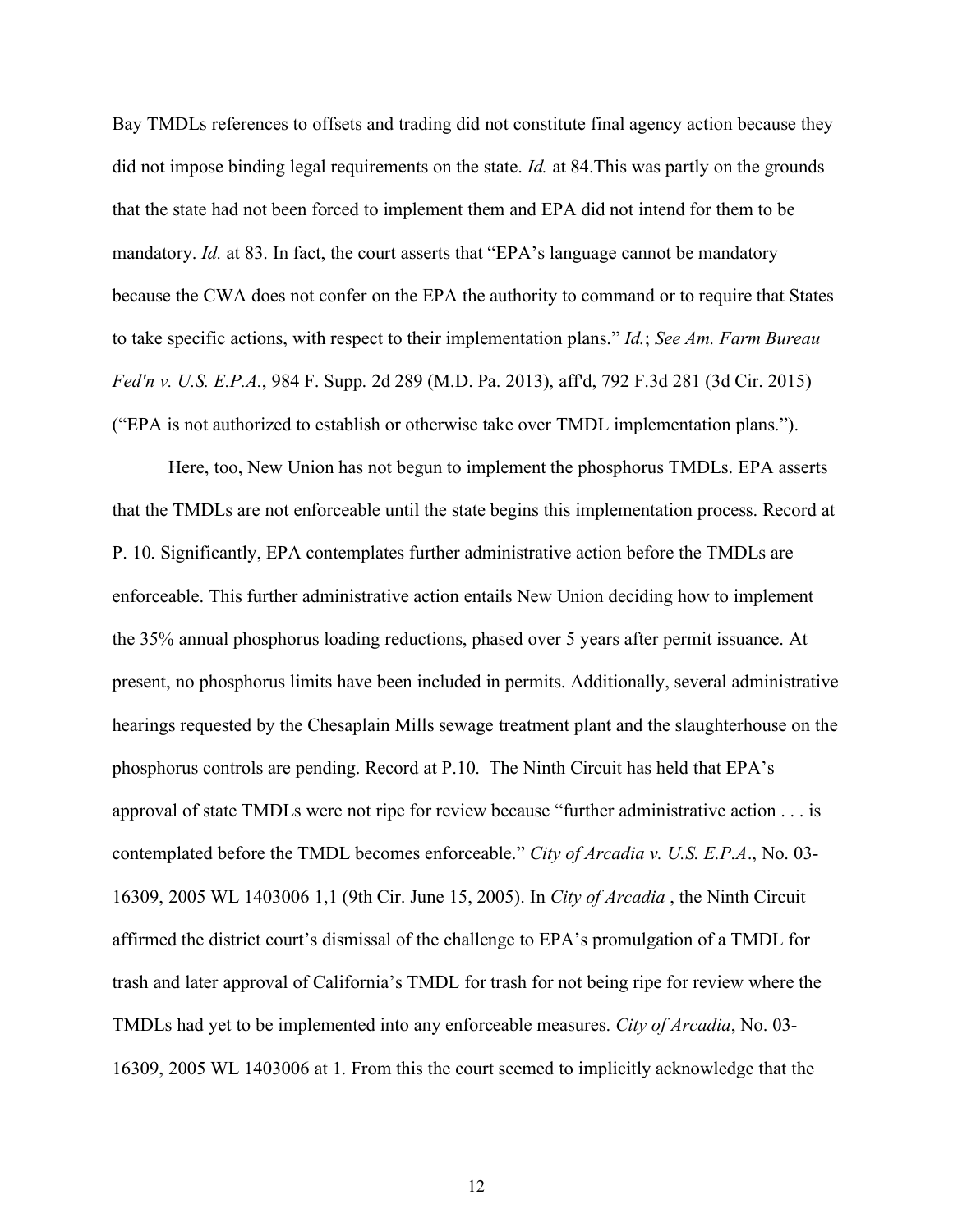TMDL promulgation was simply the first major step in the administrative process of actualizing the trash controls.

Although the lower court classified *City of Arcadia*, as "inapposite," *City of Arcadia* recognizes that "TMDL[s] are not self-enforcing, but serve[s] as an informational tool or goal for the establishment of further pollution controls." *City of Arcadia*, 411 F.3d at 1105. Like in *Arcadia*, Chesaplain Watershed phosphorus TMDLs remain unenforceable until the state of New Union begins implementing them. The lower court states that the Chesaplain TMDLs "contemplate[] specific NPDES permits within the State of New Union," but no actions can be taken until the state makes further decisions about how these limits will be incorporated into NPDES permits. After all, the record states, without providing a deadline for compliance, that the TMDLs will be "implemented through permit controls on point source and BMP requirements for nonpoint source[,]" both of which are state-run and enforced. Record at P.10. Without implementation or immediate plan of implementation, the TMDLs have no direct legal consequences on the challenging parties, and therefore do not constitute final agency action or actions that are ripe for review.

#### **B. EPA's Chesaplain Watershed phosphorus TMDL regulation is not prudentially ripe for review.**

Even if the parties have proven injury sufficient for "constitutional ripeness" and "final agency action" for review under the APA, courts must also "analyze the prudential aspect of ripeness." *Nat'l Treas. Employees Union v. United States,* 101 F.3d 1423, 1427 (D.C.Cir.1996); *Food & Water Watch*, 5 F. Supp. 3d at 80. Prudential ripeness requires the court to balance "'the fitness of the issues for judicial decision and the hardship to the parties of withholding court consideration.'" *Food & Water Watch*, 5 F. Supp. 3d at 80.

As part of the ripeness inquiry, the court must consider "(1) whether delayed review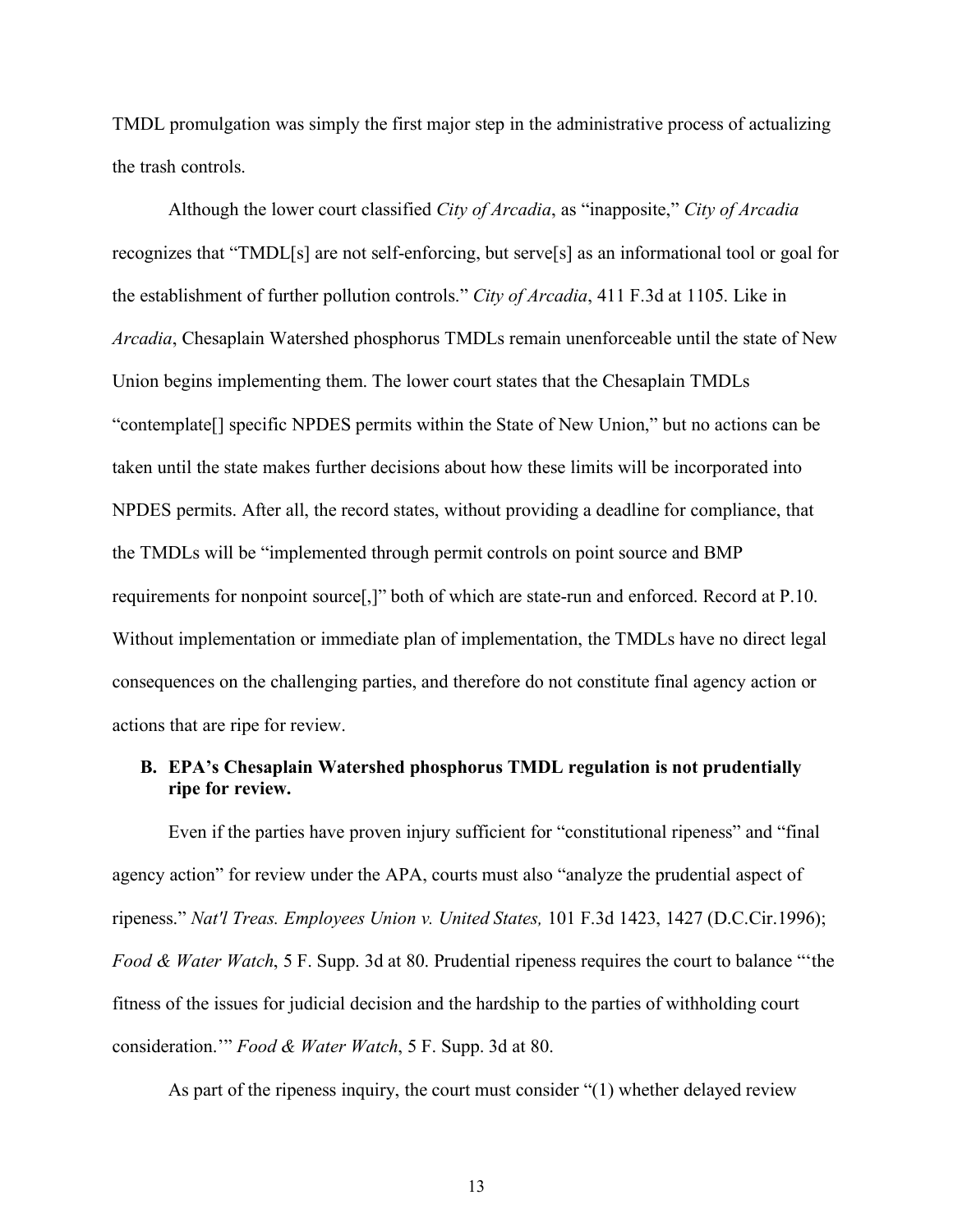would cause hardship to the plaintiffs; (2) whether judicial intervention would inappropriately interfere with further administrative actions, and (3) whether the courts would benefit from further factual development of the issues presented." *Ohio Forestry Ass'n v. Sierra Club*, 523 U.S. 726, 733 (1998). In addition, "neither the possibility that the petitioner may have to make capital budgeting decisions under a cloud of uncertainty, nor the fact that it may incur future expense in challenging the regulations in a later permit or enforcement proceeding, will qualify as hardship." *Food & Water Watch*, 5 F. Supp. 3d at 80.

Delayed review would not cause hardship to CLW or New Union. Proving hardship is a high bar, precluding claims even when parties face "capital budgeting decisions under a cloud of uncertainty, [or] incur[ing] future expense in challenging the regulations in a later permit or enforcement proceeding[.]" *Natural Res. Def. Council, Inc. v. E.P.A.,* 859 F.2d 156, 166 (D.C.Cir.1988). In fact, the "paradigmatic hardship situation is where a petitioner is put to the choice between incurring substantial costs to comply with allegedly unlawful agency regulations and risking serious penalties for non-compliance." *Natural Res. Def. Council, Inc.,* 859 F.2d at 166. Some courts have found that TMDL measures do not cause hardship because they impose no legal obligation on the plainiffs. The D.C. District Court found that EPA's adoption of state TMDLs for the Chesapeake Bay -- specifically, the provisions establishing trading and offset measures -- "impose[d] no legal obligation on the plaintiffs[] or any other actor[.]" *Food & Water Watch*, 5 F. Supp. 3d at 80.

The challenging parties do not face legal obligations flowing from the promulgation of the TMDLs. In the current stage of the administrative process, the CWIP does not have any immediate regulatory effect. None of the point and nonpoint sources contributing to the impaired water of Lake Chesaplain have been required to adopt more stringent effluent controls since the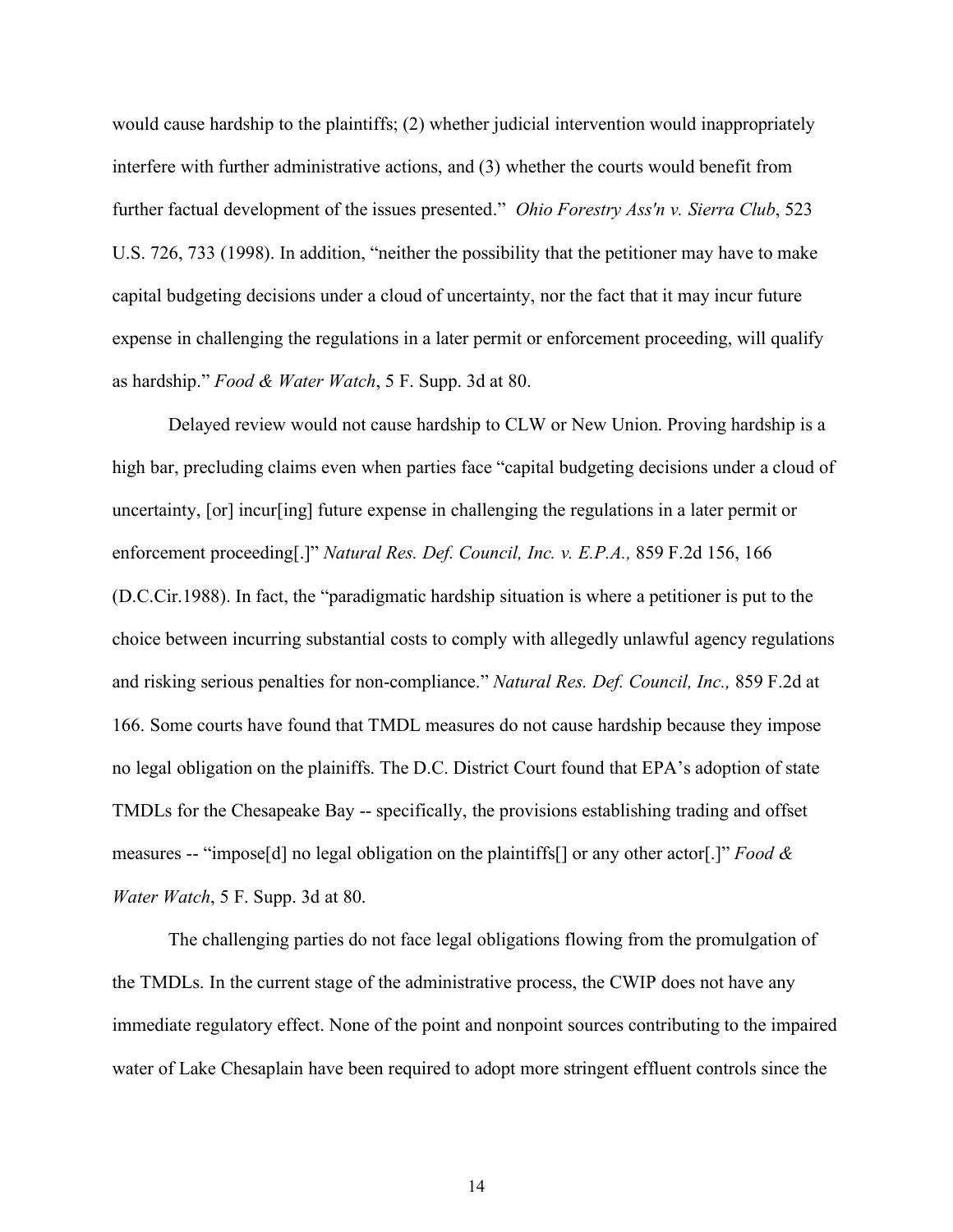TMDLs were promulgated. The two major point sources discharging into the Chesaplain are still operating under the permit conditions in place prior to the phosphorus TMDLs. The parties are not currently being asked to incur "substantial costs to comply" nor are they at risk of "serious penalties for noncompliance." *See Natural Res. Def. Council, Inc.,* 859 F.2d at 166 (Discussing the paradigmatic example of when the hardship test is met -- "substantial costs to comply" and at risk of "serious penalties for noncompliance"). The TMDLs lay dormant until the state decides how and when to incorporate the phosphorus TMDLs into BMPs and NPDES permits. Therefore, the parties have failed to show how delaying review of these unripe claims review would result in any hardship.

Judicial review should be saved for when implementation of the TMDLs has begun and its legal effect on the challengers has been determined. The Supreme Court considers "whether the courts would benefit from further factual development of the issues presented." The Court would benefit from implementation of the TMDLs because their actual impact is not yet understood. TMDLs set broad pollution load budgets but do not immediately effect day-to-day operations of point and nonpoint source without further implementation by the state. *See* 40 C.F.R. § 130.2(i) (EPA defines TMDLs as "the sum of individual wasteload allocations] for point sources and [load allocations] for nonpoint sources and natural"). As the court in *Food & Water Watch* recognized, TMDLs have "multiple stages of implementation . . . [which] occurs primarily through the actions of state actors[.]"5 F. Supp. 3d at 81. Here, EPA promulgated a TMDL for phosphorus that required a 35% phased annual reduction for all point and nonpoint sources. While the TMDL is obviously a step towards actualizing pollution load reductions for the Chesaplain, this broad load reduction will need to be allocated by source and structured into permits (for point sources) and Best Management Practices (for nonpoint) before taking shape as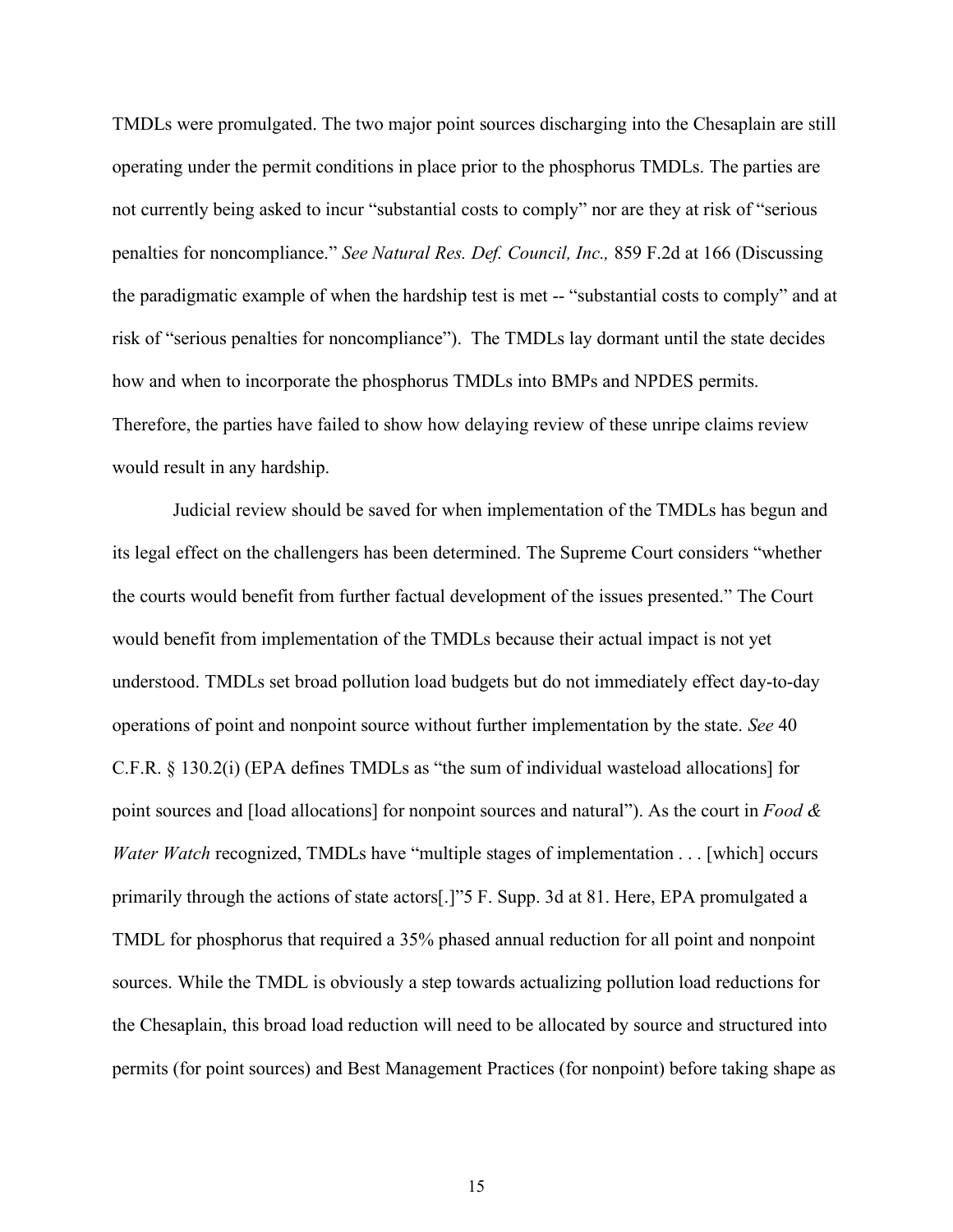actualized pollution reductions. Without more specifics about the implementation of EPA's TMDL, this court is severely limited in its ability to assess the adequacy of the TMDLs and its compliance with the Clean Water Act. Deciding these issues now would interfere with the administrative process and be tantamount to making a determination of a plan's efficacy with only broad goals outlined and implementation details missing.

In conclusion, this Court should reverse the lower court and hold that EPA's actions were not ripe for judicial review. Given the facts at hand, there is no final agency action and granting review is not prudent at this time since the challengers will not face hardship if review is withheld and the court would benefit from further factual development.

#### **II. THIS COURT MUST RESTORE EPA'S LONGSTANDING, REASONABLE, AND EFFECTIVE MEASUREMENT OF TOTAL POLLUTANTS IN SEVERELY POLLUTED WATERS.**

The lower court vacated a definition that has guided every TMDL developer, reviewer, implementor, and permittee for the last 46 years. Consistency has benefited all parties. Upholding this decision would destabilize an effective regulatory framework and substantially restrict EPA's ability to perform its congressional mandate. Defining a TMDL as the sum of load and wasteload allocations allows EPA to limit the actual total pollution in an impaired body of water. Congress itself has adopted EPA's definition, acknowledging that a TMDL may contain waste load allocations in CWA amendments signed after the definition was finalized. This deference has been respected by the First, Second, Third, Eighth, Ninth, Tenth, Eleventh, and D.C. Circuits. Only the Third Circuit has run EPA's point and nonpoint inclusive definition through the *Chevron* analysis, finding that the statute was ambiguous.

Congress loudly intended for EPA to determine how to define and promulgate TMDLs, and EPA's definition was not only permissible, but an implicit requirement. New Union's claim that this determination unduly restricts state power ignores the Clean Water Act's clear assertion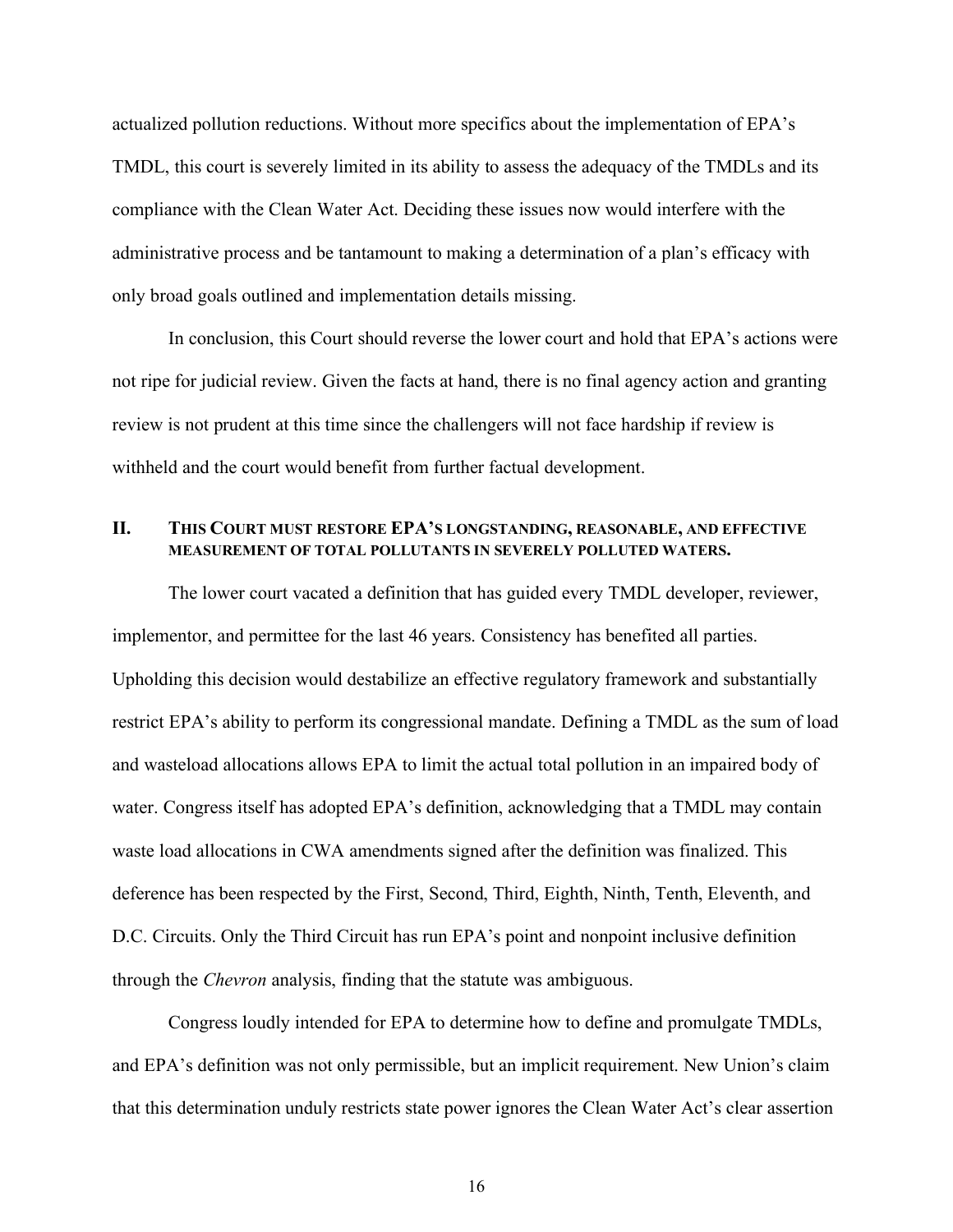of federal authority. Congress expressly charged EPA with effectively cleaning America's severely polluted water sources. EPA has accomplished that goal with this reasonable structure. The 1985 definition and TMDL framework have been understood through seventeen sessions of Congress, and only the voice of Congress can change such a long-standing effective process of law.

The Clean Water Act intentionally delegates authority to EPA to implement broad and complex mandates. *See, e.g.*, *Rapanos v. U.S.*, 547 U.S. 715, 758 (2006) (Roberts, C.J., Concurring: "Agencies delegated rulemaking authority under a statute such as the Clean Water Act are afforded generous leeway by the courts in interpreting the statute.") Circuits interpreting agency authority are governed by *Chevron v. NRDC,* 467 U.S. 837 (1984). *Chevron*'s two-step analysis first asks, "whether Congress has directly spoken to the precise question at issue." *Id.* at 842-43. If intent to delegate is apparent from ambiguity, the court asks "whether the statute unambiguously forbids EPA's interpretation." *Barnhart v. Walton*, 535 U.S. 212, 217–18 (2002). The analysis below shows that 1) Congress intended EPA to define Total Maximum Daily Load, and 2) EPA's definition effectuates the CWA's mandate to prescribe remedies for severely polluted waters.

## **A. The Clean Water Act Intentionally Delegates Authority for EPA to Define Total Maximum Daily Load**

Congress gave clear signals encouraging EPA to interpret the CWA with intentionally ambiguous language, and express grants of authority, with a structure that explicitly empowered EPA to fill in gaps. The statute says nothing about what the Administrator may require from a state's proposed TMDL, establishing a gap that the CWA is intentionally structured for EPA to fill. *See Negusie v. Holder*, 555 U.S. 511, 531 (2009) (Stevens, J., concurring in part and dissenting in part: "The fact that Congress has left a gap for the agency to fill means that courts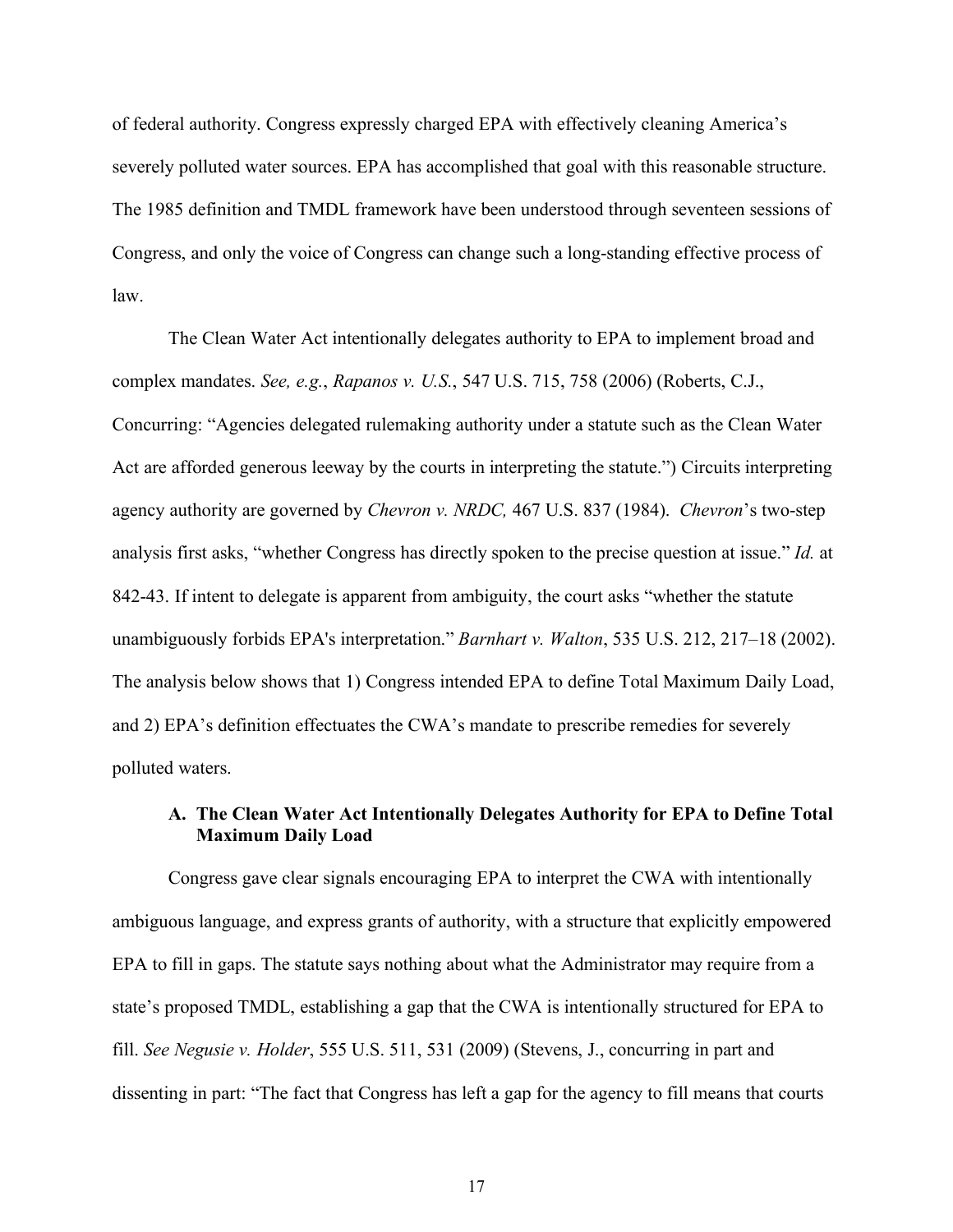should defer to the agency's reasonable gap-filling decisions").

The TMDL program is described in 33 U.S.C. § 1313(d)*.* Total Maximum Daily Load is not a defined or even capitalized phrase, but states the metric of how much of a particular pollutant is acceptable to be discharged into an identified water. *Id.* Section 1313(d) instructs the Administrator to review state-identified impaired waters and proposed load restrictions, and to "establish such loads for such waters as he determines necessary to implement the water quality standards." *Id.* These factors express that Congress intentionally delegated interpretive authority for EPA to define TMDL, satisfying the first step of *Chevron*.

 The CWA is designed for EPA to have discretion to make expert decisions. Courts favor *Chevron* deference when an agency is implementing a statute with subject matter that is "technical, complex, and dynamic." *Nat'l Cable & Telecomms. Ass'n, Inc. v. Gulf Power Co.*, 534 U.S. 327, 339 (2002). The CWA is one such statute, as the Act aimed "to restore and maintain the chemical, physical, and biological integrity" of American waters through a "broad systemic view of the goal." *United States v. Riverside Bayview Homes*, Inc., 474 U.S. 121, 132– 33 (1985). EPA refers to the TMDLs that were drafted and approved in the 1990s are "the technical backbone" of cleaning U.S. waters. Congress recognized that EPA's technical experts are more capable of determining the best methods for setting limits on water pollution. EPA exerted exactly this kind of authority by determining that assessments of a water's "total" intake must include introductions of a pollutant by both point source and non-point sources.

The CWA's structure shifts decisions about specific implementation onto EPA. Where a statute's instructions are broad enough to create a gap in understanding, Congress is understood to have instructed the implementing agency to fill in that gap with its own interpretation. *National Cable & Telecomms. Ass'n v. Brand X Internet Services*, 545 U.S. 967, (2005) (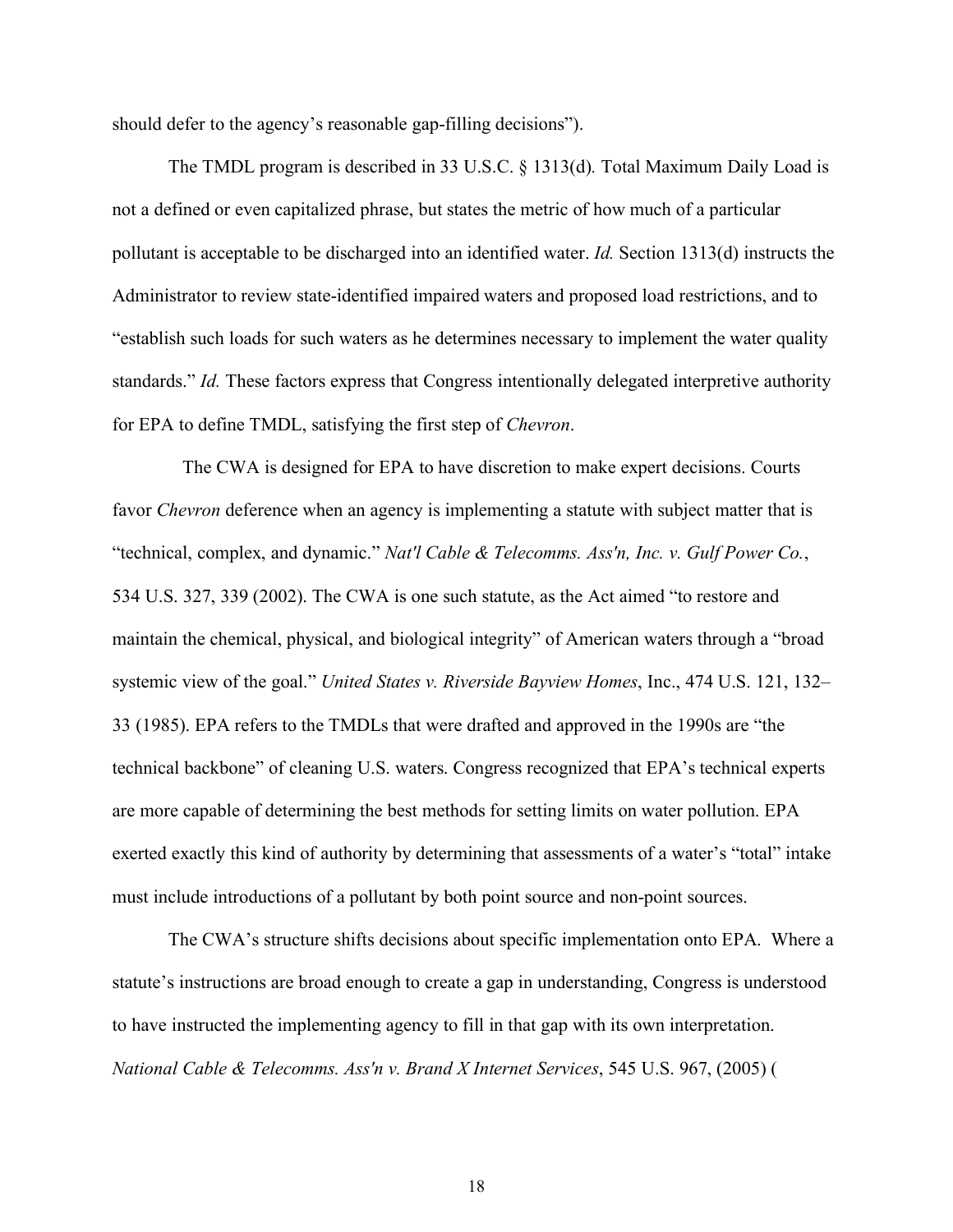"*Chevron* ... held that ambiguities in statutes within an agency's jurisdiction to administer are delegations of authority to the agency to fill the statutory gap in reasonable fashion."). The statute intentionally states broad prescriptions without specific instructions for implementation, creating interpretive gaps that the Agencies must fill to accomplish Congress's goals.

Section 1313(d)'s broad prescriptions create gaps by declining to specify precisely how the Administrator is required to review TMDL proposals. The CWA creates a duty for states to identify severely impaired waters and propose TMDLs for each on the list to the Administrator. 33 U.S.C. § 1313(d). The Administrator is granted the choice "to either approve or disapprove" those proposals and the authority to enforce its own TMDL and impaired waters list. *Id.*. at § 1313(d)(2). When assigning the Administrator the duty to choose between approving or denying a proposal, Congress would reasonably have expected these decisions to rely on some rubric with finite criteria. Granting an agency the ability to enforce standards on states is a an exercise of federal power that Congress does not assign lightly, suggesting a well-considered silence. By declining to specify the TMDL decision criteria, Congress has created a gap wherein EPA is encouraged to develop implementation methods and criteria.

Similarly, Congress could reasonably anticipate that defining a TMDL would be an essential step to assessing a State's proposed model. The CWA, however, does not provide a definition. Section 1313(d) instructs states only that the TMDL "shall be established at a level necessary to implement the applicable water quality standards with seasonal variations and a margin of safety which takes into account any lack of knowledge concerning the relationship between effluent limitations and water quality." *Id.* By omitting a clear statement of what must be included in a TMDL and asking EPA to make reasoned judgments of whether a proposed statement of allocations is complete, Congress delegated authority for EPA to determine what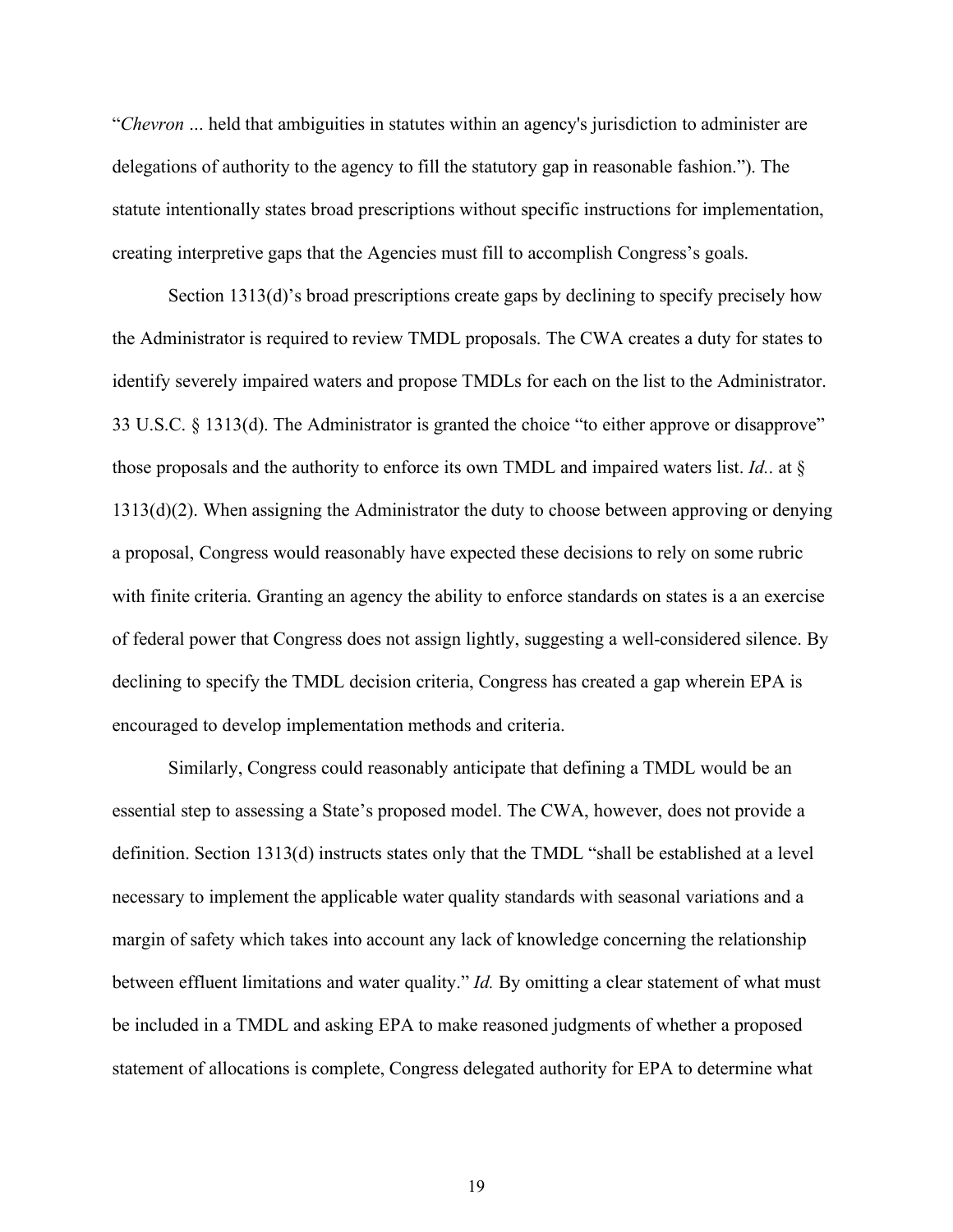"complete" actually entails.

The lower court rejected this functionalist view, asserting a misplaced conviction that the term "total" is unambiguous. Record at P.12. In doing so, the court turned away from the many Circuits that have proceeded to *Chevron*'s Step 2 on the basis that some or all of the phrase "total daily maximum load" is ambiguous. *See e.g., American Farm Bureau Federation v. U.S. E.P.A*, 792 F.3d 281, 307 (3d Cir. 2015) (Upholding EPA's delegated authority to define TMDL as including point source and nonpoint source emissions because "the Act is silent on *how* to account for those sources."). *Anacostia Riverkeeper, Inc. v. Jackson*, 798 F.Supp.2d 210, 245 (D.D.C. 2011) (CWA's silence on how to assess particular criteria in a TMDL proposal was sufficiently ambiguous to progress the court to reviewing whether EPA's decision was reasonable.). *NRDC v. Muszynski,* 268 F.3d 91, 98–99 (2d Cir. 2001) (Declining to read "daily" as unambiguous since Congress did not intend to be confine EPA with strict parameters.). Congress is silent on the definition of "total," an ambiguous phrase with multiple valid meanings. *Chevron* recognizes that this sort of unspecific language progresses the court to "whether the agency's answer is based on a permissible construction of the statute. 467 U.S. at 843.

Even if the word "total" should be read on its face, a plain reading does not mandate the simplest definition possible, nor prohibit EPA from defining a TMDL as the sum of two allocation categories like the lower court suggests. "Total" can mean a single number, as the Appellees assert, and it can mean the sum of specific numbers. EPA has defined total maximum daily load as the latter for 46 years, requiring proposed totals to represent "the sum of individual [wasteload allocations] for point sources and [load allocations] for nonpoint sources and natural background." 40 C.F.R. § 130.2(i). This is a reasonable use of the term "total," but the lower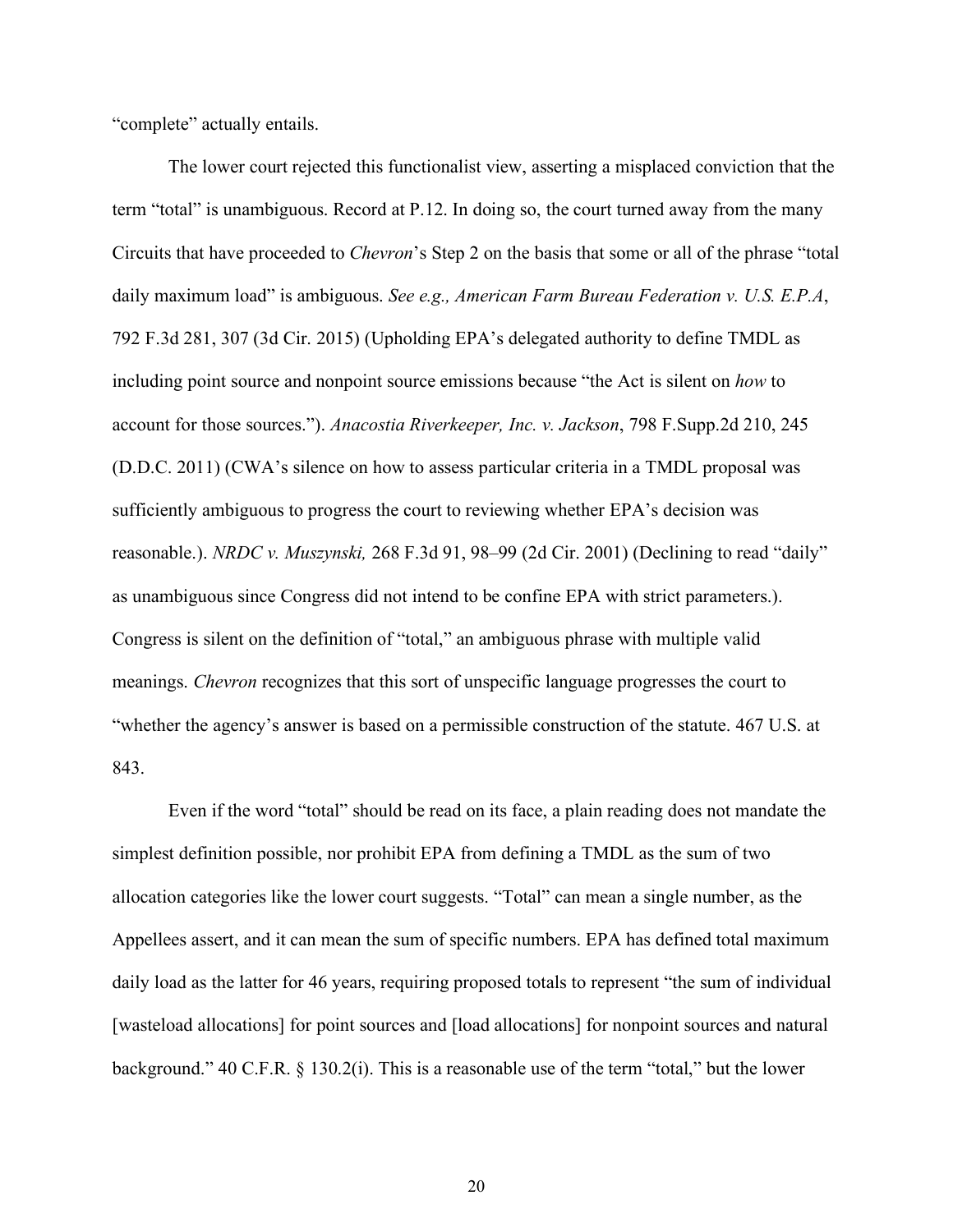court's assertion of a controversy is self-evident that the word's meaning is ambiguous. Using an ambiguous word this way and declining to clarify a definition for nearly a half century is another signal from Congress for EPA to interpret the statute.

Beyond tacit encouragement for EPA to fill in gaps, silences, and ambiguities, the CWA also confers a presumptive delegation of implementation authority, stating "[e]xcept as otherwise expressly provided in this chapter, [the Administrator] . . . shall administer this chapter." 33 U.S.C. § 1251(d). The majority of Section 1313(d) is written to dictate the activities of States, not EPA or Administrator. States are required to identify impaired waters, submit TMDL proposals, and comply with any enforced standards promulgated by EPA. 33 U.S.C. § 1313(d). The Administrator is empowered to determine regulated pollutants, deny proposed TMDLs, and even supplement its own standards that the states are forced to implement. *Id.* 

Congress has given EPA the responsibility to implement the statutory provision of Section 1313(d) with the force of law, a recognized justification for *Chevron* deference. *United States v. Mead Corp.,* 533 U.S. 218, 226–27 (2001) ("[A]dministrative implementation of a particular statutory provision qualifies for *Chevron* deference when it appears that Congress delegated authority to the agency generally to make rules carrying the force of law, and that the agency interpretation claiming deference was promulgated in the exercise of that authority."). Section 1313(d) intentionally imbues EPA with the force of law to effectuate Congress's goals.. *Pronsolino v. Nastri,* 291 F.3d 1123, 1131 (2d Cir. 2001) ("[EPA] has the delegated authority to enact regulations carrying the force of law regarding the identification of  $\S 303(d)(1)$  waters and TMDLs."). Section 1313(d) provides some instructions to the states, but only provides EPA with broad mandates, implying that EPA is responsible for determining how to administer the law. Promulgating a definition against which a TMDL proposal can be compared is well within the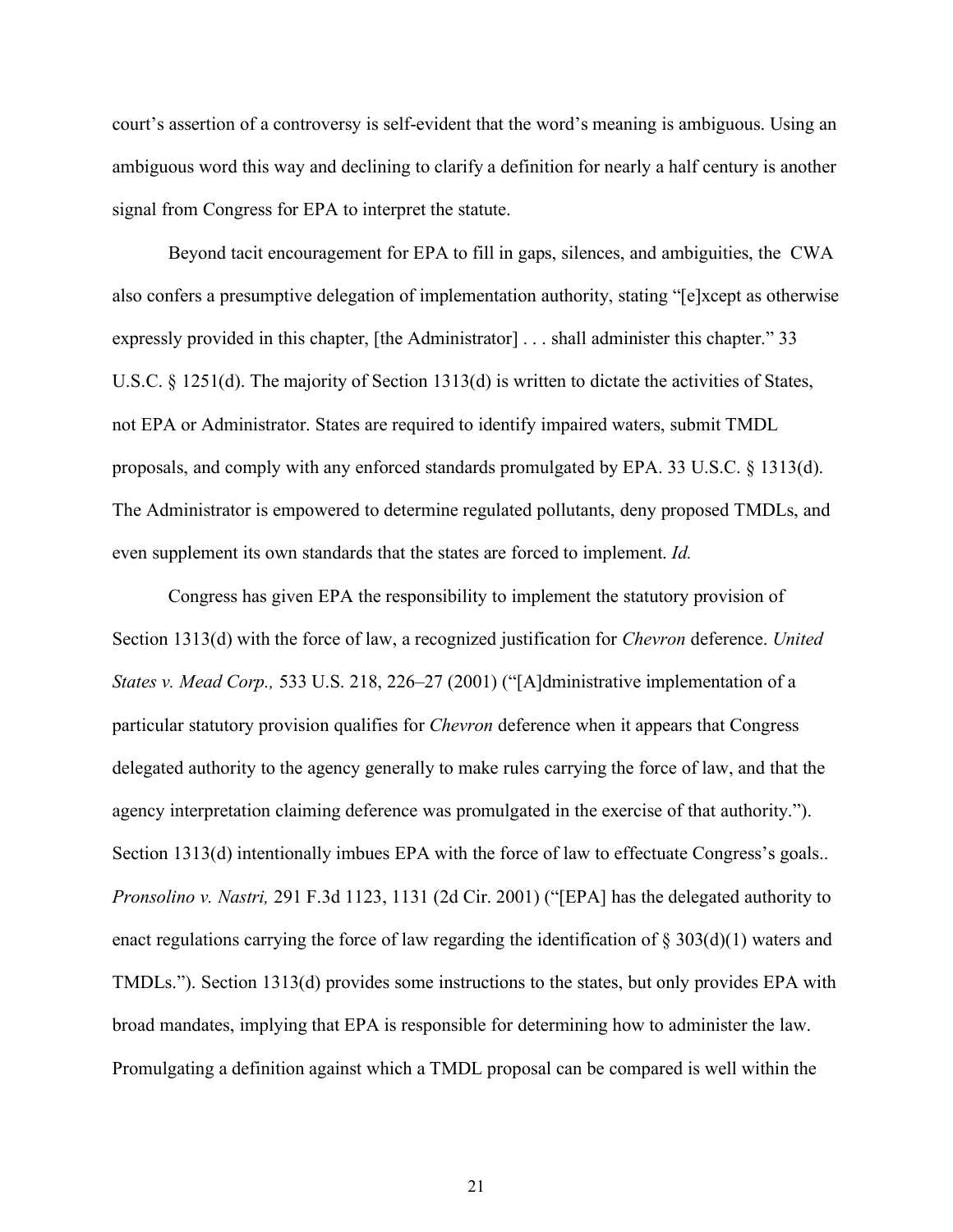administration authority that the CWA's structure depends on EPA to exercise. *See* 33 U.S.C. § 1251(d). Without this discretion, the TMDL program would be ineffective and carry only theoretical power.

The national consensus, which this Circuit must join, holds that Congress used intentional gaps and ambiguity when assigning EPA duties with the force of law to implement Section 1313(d). The CWA is structured to provide space and discretion for EPA's experts to most effectively accomplish their mandate. That discretion is signaled by the CWA's silence on the definition of TMDL, a clearly ambiguous phrase. Congress expected that EPA would have to develop its own definition, and has constructively adopted that definition in its endorsement of the TMDL program for the last 46 years. This recognition of EPA's authority expresses that Congress remains pleased with its decision to delegate authority, as the TMDL program has made significant progress in restoring the most severely polluted waters in the United States. This express and long-standing delegation of interpretive authority to EPA satisfies *Chevron*  Step 1, progressing the Court to inquire "whether the statute unambiguously forbids EPA's interpretation." *Walton*, 535 U.S. at 217–18.

#### **B. EPA's definition of TMDL to require both point and nonpoint allocations effectuates the Clean Water Act's purpose.**

The TMDL program is meant to establish a diet for a body of water, similar to a nutritionist capping a client's sugar intake. If a diet plan accounted for sugars ingested from soda but ignored cookies, total sugar levels would exceed the diet's limit even when the client conformed with the soda restrictions. If an Agency allocated the total pollutant budget among point sources alone, inputs from non-point sources would cause the body of water to exceed the TMDL's allowance. EPA has reasonably determined that a TMDLs is most effective when it accounts for all sources of pollution, and accordingly defined a TMDLs as the sum of point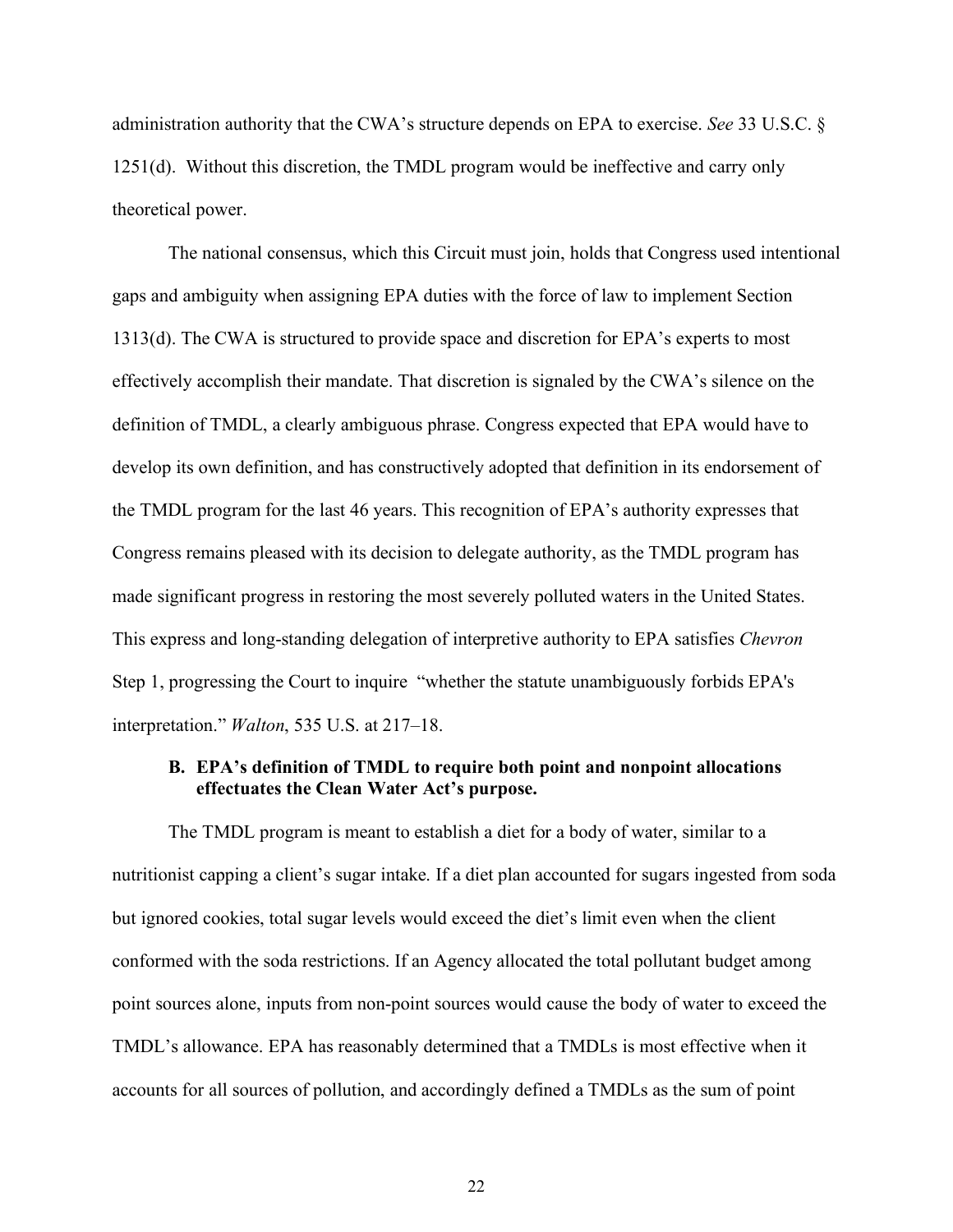source and non-point source allocations. This has allowed EPA to effectuate the goals of Section 1313 and the CWA, "to restore and maintain the chemical, physical, and biological integrity of the Nation's waters." 33 U.S.C.  $\S$  1251(a).

The EPA definition's widespread adoption is the plainest evidence that it reasonably satisfies the dictates of Section 1313(d). Congress signaled its acceptance of EPA's TMDL definition in a 1987 amendment to the CWA, which passed two years after EPA promulgated its definition. P.L. 100–4 § 404(b) (Feb. 4, 1987). The amendment added section  $1313(d)(4)(A)$ &(B) governing the revision of effluent limitations "based on a total maximum daily load or other waste load allocation." *Id.* As the Third Circuit points out in *Farm Bureau*, ""other' suggests that a TMDL contains a wasteload allocation." 792 F.3d at 308. The Third Circuit was also persuaded that Congress adopted EPA's definition because the original Section 1313 made no reference to wasteload allocations, the language only appears in EPA's regulations. *Id.* Congress's recognition and reliance on EPA's definition of TMDL further supports the finding that Congress intended for EPA to promulgate a definition that would be binding.

Following Congress's lead, every federal circuit has deferred to EPA's definition of TMDL. *See e.g., Upper Blackstone Water Pollution Abatement Dist. v. EPA*, 690 F.3d 9, 14 n. 8 (1st Cir.2012); *Thomas v. Jackson*, 581 F.3d 658, 662 (8th Cir.2009); *Friends of Earth v. EPA*, 333 F.3d 184, 186 n. 5 (D.C.Cir.2003); *Sierra Club v. Meiburg*, 296 F.3d 1021, 1025 (11th Cir.2002); *Hayes v. Whitman*, 264 F.3d 1017, 1021 n. 2 (10th Cir.2001); *Dioxin/Organochlorine Ctr. v. Clarke*, 57 F.3d 1517, 1520 (9th Cir.1995). Including both point and non-point sources in a TMDL has become the status quo for both Congress and the Courts, which would not have persisted for so long if the definition failed to represent the statute's purpose.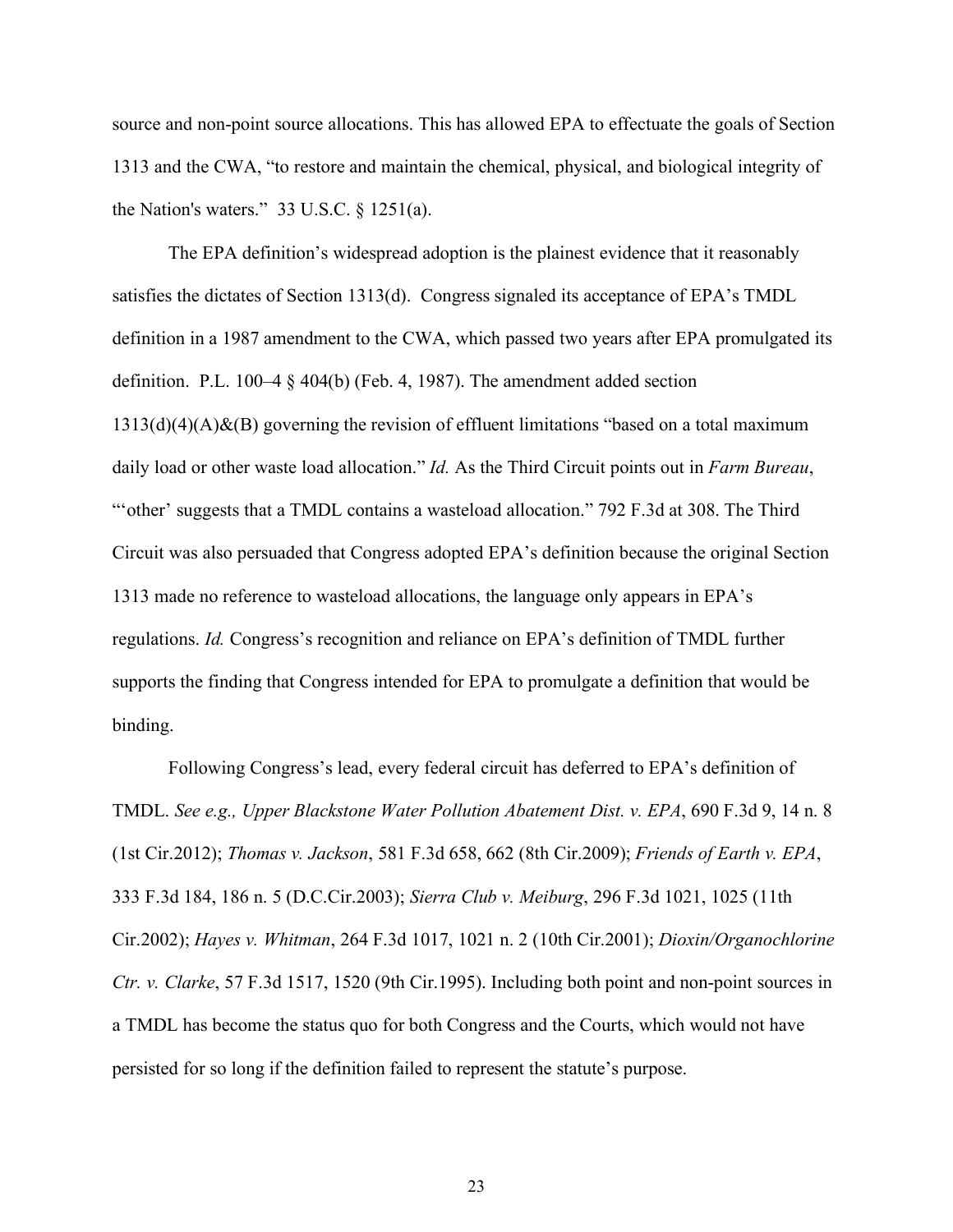EPA's definition has been widely adopted because it makes the most functional sense. The TMDL program is designed to remedy bodies of water where point source reductions are not enough, meaning that non-point source discharges are bringing pollution above acceptable levels. *Farm Bureau*, 792 F.3d at 299 ("States must submit to the EPA a list of the waters within their boundaries for which effluent limitations (a.k.a. point-source pollution limits) are, by themselves, inadequate to attain the applicable water quality standard—i.e., those waters for which both point source and nonpoint source limitations will be necessary."). Because a body of water will only be listed for a TMDL if point-source controls are inadequate, it would be impossible to accomplish the TMDL standard by only accounting for point source discharges. This led the Third Circuit to conclude that not only was including non-point source allocations permissible, failing to do so would handicap EPA's implementation of Section 1313(d). *Id.* The same is true here, where upholding the lower court's decision would nullify Congress's mandate to reduce pollution from all source that enters America's dirtiest waters. The *status quo* has endured because EPA's inclusion of non-point sources in its TMDL definition is the most effective way to fulfill Section 1313(d)'s mandate. This satisfies *Chevron* Step-2, as EPA's definition is a reasonable and considerate interpretation of unclear statutory language. EPA's definition must be restored.

#### **III. THIS COURT MUST REVERSE THE LOWER COURT'S DETERMINATION THAT EPA'S ISSUED TMDL, EXPRESSED AS A PHASED PERCENTAGE REDUCTION IN ANNUAL LOADINGS, WAS NOT PERMISSIBLE UNDER THE CLEAN WATER ACT**

The lower court's decision that EPA's Chesaplain Watershed phosphorus TMDLs violated the section 303(d) of the Clean Water Act is erroneous. Specifically, this Court is asked whether TMDLs expressed as annual phased load reductions, violates the section 303(d) of the Clean Water Act. Section 303(d) states that each state shall identify and rank waters within its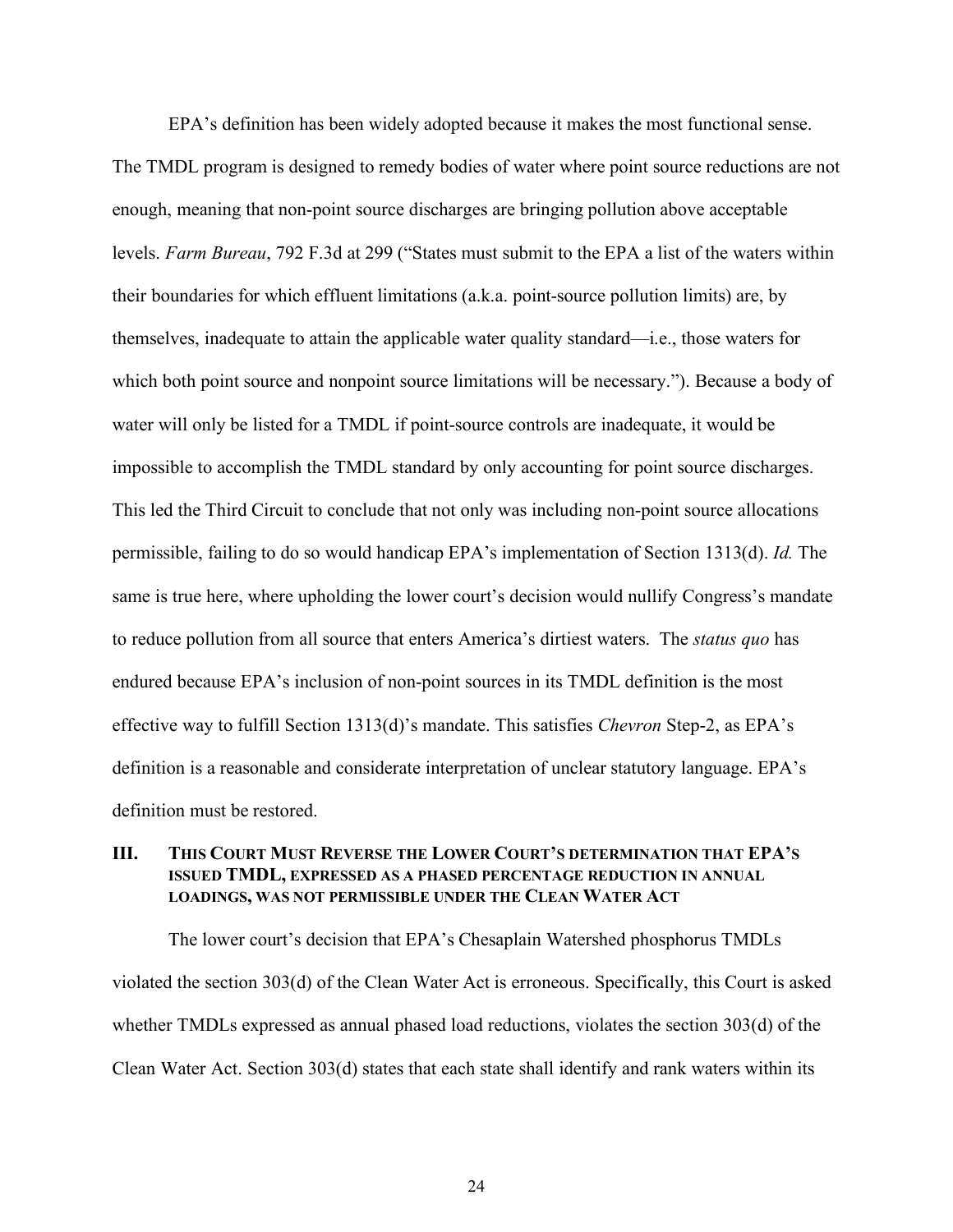boundary that have not attained water quality standards and establish a

"total maximum daily load (TMDL), for those pollutants which the Administrator identifies . . . as suitable for such calculation . . . at a level necessary to implement the applicable water quality standards with seasonal variations and a margin of safety which considers any lack of knowledge concerning the relationship between effluent limitations and water quality."

CWA § 303(d)(1)(C), 33 U.S.C. § 1313(d)(1)(C). The lower court claims that the term "total maximum daily load" is unambiguous, and held that EPA's Chesaplain Watershed phosphorus TMDLs expressed as annual phased load reductions, fell outside of this plain meaning.

The lower court failed to read the phrase "total maximum daily load" in context of the CWA's mandate, which grants the EPA discretionary authority to remedy America's most polluted waters. This mandate influences the CWA's structure, promoting ambiguous language with wide interpretive gaps for EPA to fill. Congress did not intend to bind the agency with any definition of "total maximum daily load," leaving the phrase open for EPA to interpret in the most a manner necessary to effectuate Congress's goals. Rather than affording EPA's interpretation due deference, the Lower Court supplemented its judgment for the agency and prescribed a rule that strictly limits TMDLs to 24-hour intervals of measurement, a needlessly restrictive and absurd result. Congress intended for EPA to promulgate effective TMDLs, and EPA did so in the most functional possible manner.

Allowing annual phased load reductions where EPA has a reasonable justification for doing so is the more reasonable interpretation of the TMDL requirement. The Lower Court supplemented its preferences for EPA's own determination, exceeding the judiciary's careful role in reviewing agency actions. For these reasons, this Court should reverse and hold that EPA's Chesaplain Watershed phosphorus TMDLs, expressed in annual phased reductions, was a reasonable and functional interpretation of the statute's mandate.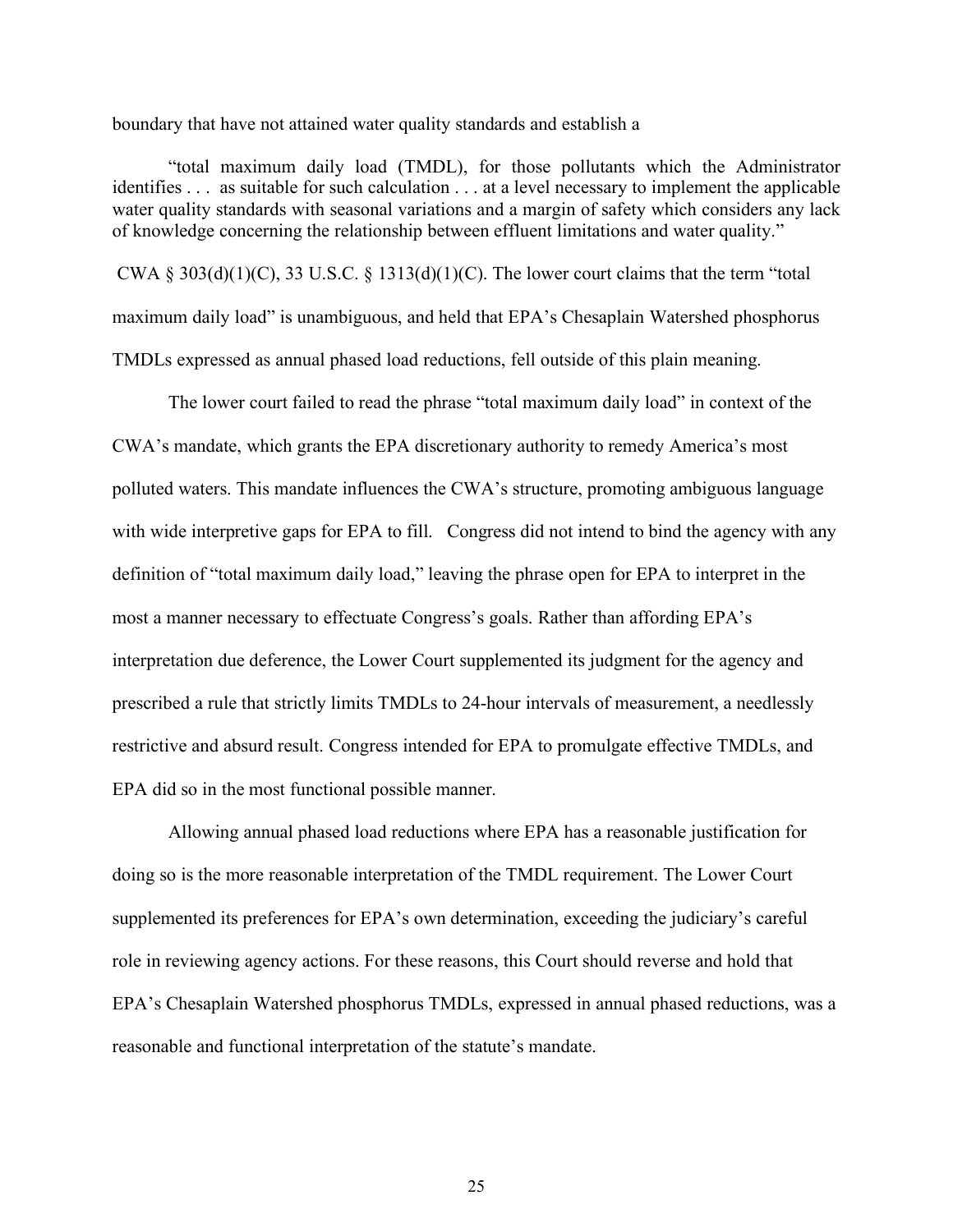#### **A. The Clean Water Act grants broad discretion for the EPA to express TMDLs as annual phased reductions.**

The Lower Court failed to recognize that the Clean Water Act is "a comprehensive water quality statute" that delegates broad authority to EPA to "restore and maintain the chemical, physical, and biological integrity of the Nation's waters." *PUD No. 1 of Jefferson Cty. v. Wash. Dep't of Ecology,* 511 U.S. 700, 704, 114 S.Ct. 1900, 128 L.Ed.2d 716 (1994) (quoting 33 U.S.C. § 1251(a)). The "national goal" of the Act is to eliminate the discharge of pollutants into navigable waters. 33 U.S.C. § 1251(a)(1). Congress delegated authority to EPA to administer this Act to ensure this goal is met. They did not intend for courts to insert narrow readings of undefined phrases undercutting EPA's ability to exercise its technical expertise in advancing the statute's goals.

The lower court found the term "total maximum daily load" unambiguous and that TMDLs expressed as annual phased load reductions fall outside the plain meaning of "daily." However, as the Second Circuit acknowledged, this "overly narrow reading of the statute loses sight of the overall structure and purpose of the CWA." *Nat. Res. Def. Council, Inc. v. Muszynski*, 268 F.3d 91, 98 (2d Cir. 2001).The Second Circuit in *Muszynski* held that it is permissive for EPA to express "total maximum daily loads" in another measure of mass per time besides daily limits. *Muszynski*, 268 F.3d at 98. This Court should follow the Second Circuit's lead and interpret TMDLs within the context of the comprehensive statute. The Clean Water Act leaves room for EPA to craft policy and regulatory schemes, informed by technical considerations, to achieve the ambitious goals of the CWA. Hamstringing EPA's discretion through a narrow statutory reading that ignores Congress's overall statutory intent to task the EPA with the regulatory authority to restore and maintain the integrity of our nation's waters is erroneous.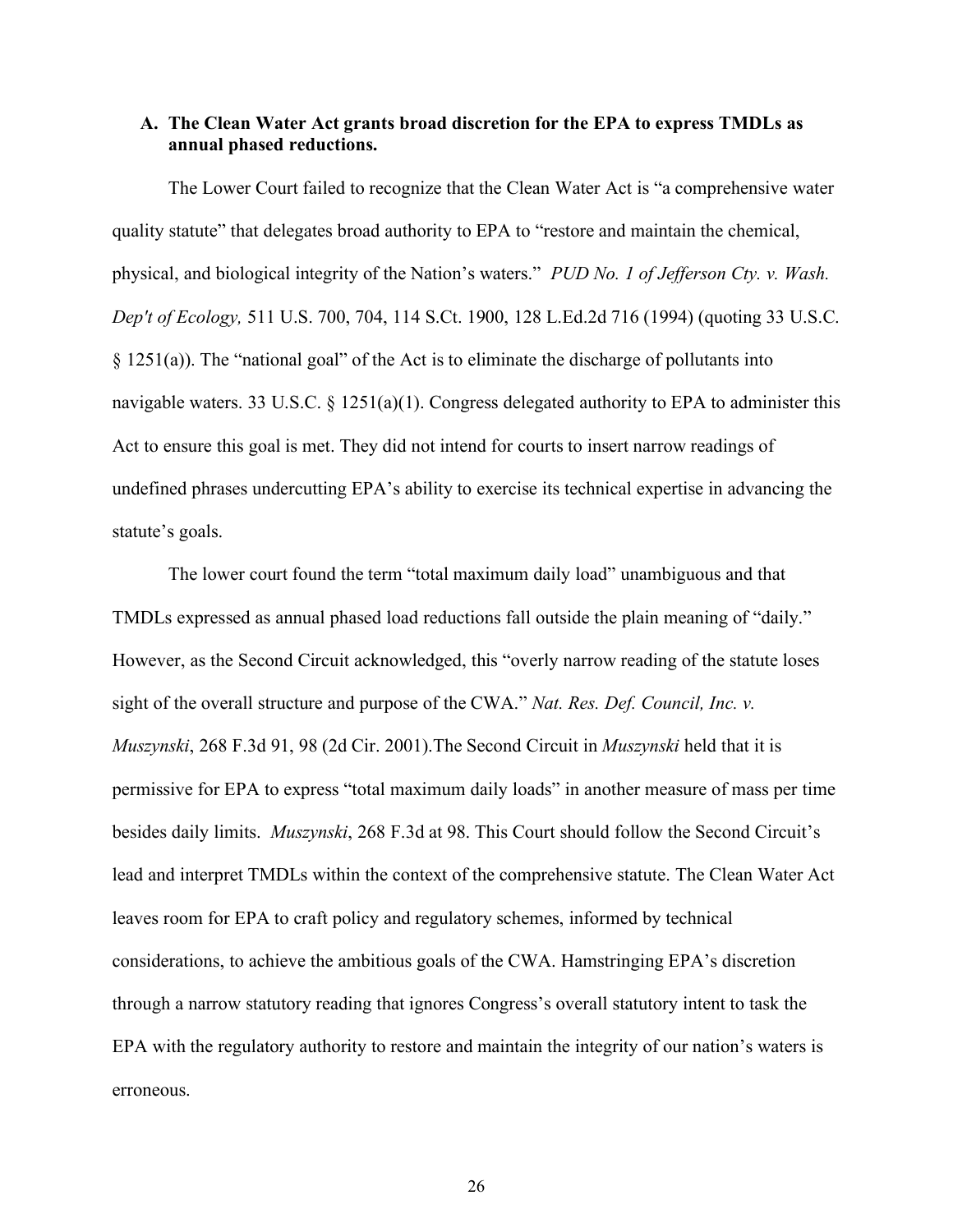The Clean Water Act requires a comprehensive contextual reading to ascertain Congressional intent. Other "courts have held that the Clean Water Act is to be given a reasonable interpretation which is not parsed and dissected with the meticulous technicality applied in testing other statutes and instruments." *Env't Def. Fund, Inc. v. Costle*, 657 F.2d 275, 292 (D.C. Cir. 1981); *See also N.R.D.C., Inc. v. Costle,* 564 F.2d 573, 579 (1977).This Court "should not confine itself to examining a particular statutory provision in isolation." *FDA v. Brown & Williamson Tobacco Corp.,* 120 S. Ct. 1291, 1300-01 (2000). Instead, "[t]he meaning - - or ambiguity -- of certain words or phrases may only become evident when placed in context." *Brown & Williamson Tobacco Corp.,* 120 S. Ct. at 1300-01. Put simply, "[A] statute is to be considered in all its parts when construing any one of them." *Muszynski*, 268 F.3d at 98.

In context, "total maximum daily loads," does not convey the restrictive intent as the Lower Court suggested. No provision of the Clean Water Act states that TMDLs must be expressed in daily terms. Congress declined to define "daily" as well as the entire phrase "total maximum daily load." *See* 33 U.S.C. §1251 et seq. Nor does the CWA dictate how a TMDL should be expressed. *Id.* 

The provisions that do speak to TMDL promulgation provide discretion to EPA and states. Specifically, the statute provides that TMDLs be set for "pollutants which the Administrator identifies . . . as suitable for such calculation." *Id.* at (d)(1)(C). The statute only mandates that TMDLs be promulgated "at a level necessary to implement the applicable water quality standards with seasonal variations and a margin of safety which takes into account any lack of knowledge concerning the relationship between effluent limitations and water quality." *Id.* Phrases such as "suitable for calculation," "seasonal variation," and "margin of safety" suggest that Congress was focused on giving EPA and states flexibility to craft TMDLs with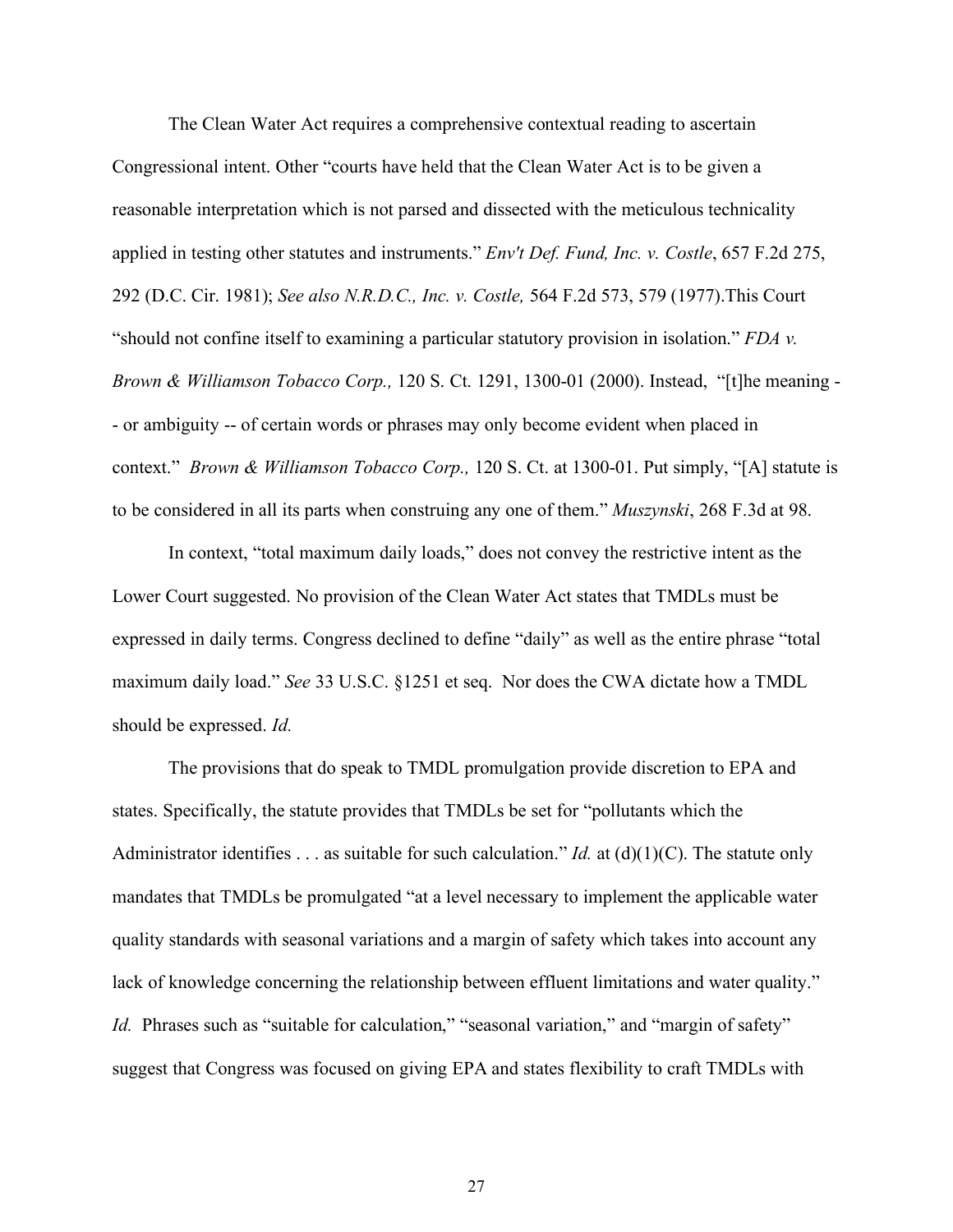case-by-base scientific and technical considerations. Congress did not require EPA to express TMDLs in a uniform and inflexible manner. Congress was silent on how TMDLs should be articulated, providing ample discretion for EPA to determine the proper expression of these limits so long as they adequately "implement the applicable water quality standards." Reviewing the language of the statute, the Second Circuit was convinced "that the term 'total maximum daily loads' is susceptible to a broader range of meanings." Muszynski, 268 F.3d at 98. The Second Circuit, in *Muszynski*, held that TMDLs could be expressed in periodic measures other than daily load limits because the number and variety of pollutants that EPA and states must regulate through TMDLs requires "far-ranging agency expertise" that Congress could not have intended to be "narrowly confined in application to regulation of pollutant loads on a strictly daily basis." *Id.* at 98-99. The reasoning of the Second Circuit, the discretionary language of the TMDL provisions, and the statute's silence on the precise meaning of TMDLs, this Court should overturn the Lower Court's finding that "total maximum daily loads" is unambiguous.

## **B. EPA's discretionary decision to allow TMDLs expressed in annual phased loads was reasonable, and the lower court's prescription leads to absurd results.**

EPA's decision to promulgate its Chesaplain Watershed phosphorus TMDLs in terms of phased annual limits is reasonable. As the Second Circuit discussed, "phosphorus concentrations in waterbodies are affected 'by the seasonal interplay of temperatures, density, and wind,' resulting in the frequent occurrence of 'very large short-term yearly variations which characterize the gradually increasing concentration.'" *Muszynski*, 268 F.3d at 99. Separately, the Southern District of New York held that phosphorus TMDLs expressed in annual loads was reasonable and adequately accounted for seasonal variation. *Nat. Res. Def. Council, Inc. v. Fox*, 93 F. Supp. 2d 531, 555-556 (S.D.N.Y. 2000).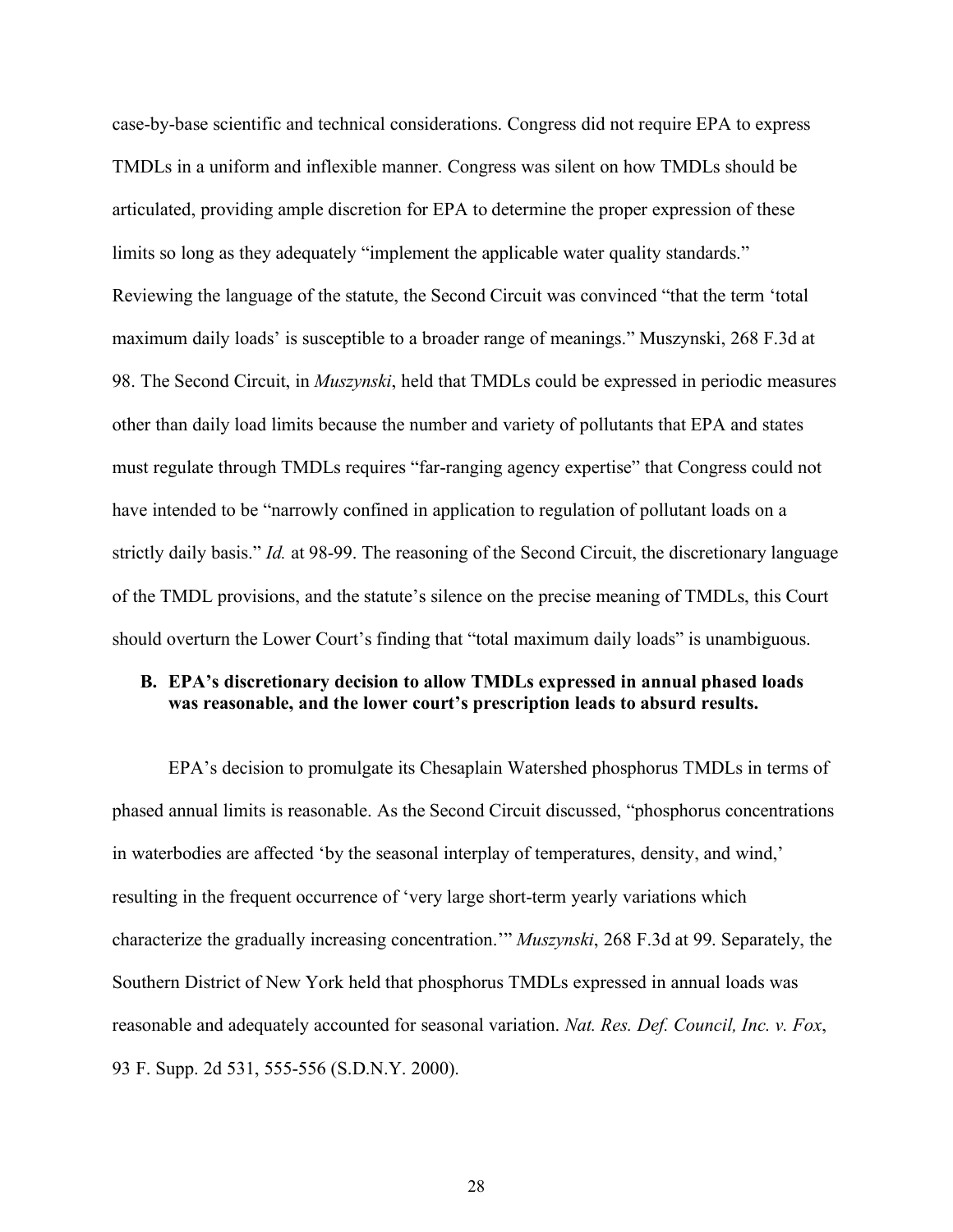With respect to the Chesaplain Watershed phosphorus TMDLs, EPA followed the same scientifically-grounded reasoning for promulgating annualized loads that the Second Circuit and the Southern District of New York found reasonable. EPA, through notice and comment rulemaking, carefully considered the comments and alternate proposals and decided to put forward the 35% phased annual reduction for both point and nonpoint sources. Phosphorus, as a pollutant, poses unique challenges to promulgating a TMDL in a daily limit. The seasonal effects, the delayed effects, and the numerous nonpoint source contributors are challenges in regulating phosphorus loads. The phased aspect of the TMFL allows the state and nonpoint sources, in particular, time to establish Best Management Practices and enforce them. EPA understand through decades of working on TMDLs that promulgating, implementing, and enforcing maximum pollution loads that meet water quality standards takes time. Therefore, EPA's phased annual limits for phosphorus in the Chesaplain are reasonable considering the unique scientific and technical challenges that the pollutant poses.

EPA's construction is more reasonable than the lower court's restrictive view because it avoids absurd results. A canon of statutory construction helpful in the determining the proper interpretation of Section 303(d), states that "absurd results are to be avoided and internal inconsistencies in the statute must be dealt with." *Muszynski*, 268 F.3d at 98; quoting *United States v. Turkette,* 452 U.S. 576, 580, 101 S.Ct. 2524, 69 L.Ed.2d 246 (1981); *see also Dauray,* 215 F.3d at 264 ("A statute should be interpreted in a way that avoids absurd results."). Applying this canon to the lower court's conclusion that "total maximum daily loads" can only be expressed in 24-hour intervals generates absurd results. The CWA "contemplates the establishment of TMDLs for an open-ended range of pollutants that are susceptible to effective regulation by such means." *Muszynski*, 268 F.3d at 98; *See* 33 U.S.C. § 1313(d)(1)(c) (noting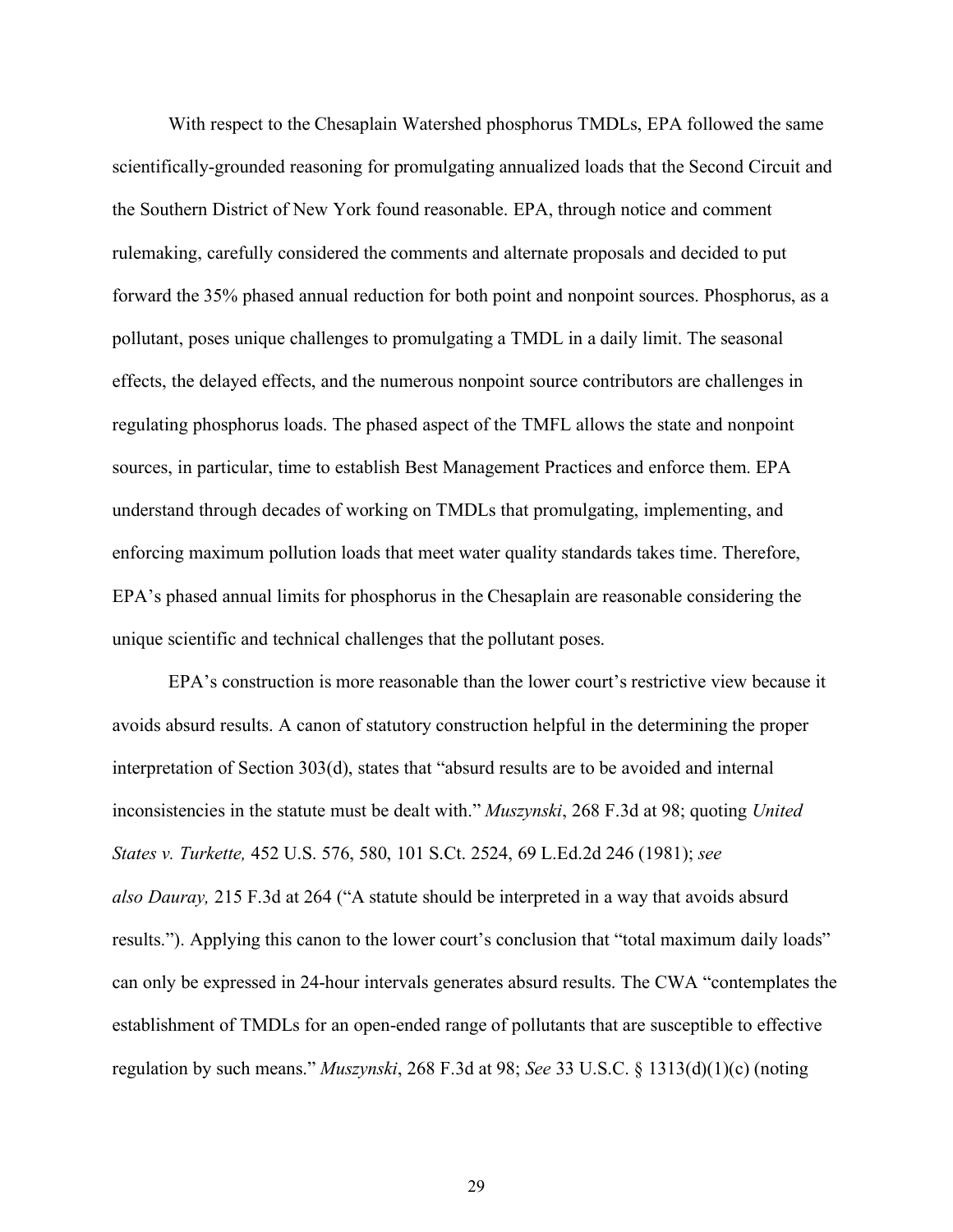that states must establish TMDLs for all "pollutants which the Administrator identifies ... as suitable for such calculation"). Each pollutant is distinct, requiring unique considerations. Regulating pollutants requires EPA and states to determine how pollutants enter waterways, affect water quality, and interact with other pollutants. EPA must determine the specific level of pollutant reductions that are necessary to meet water quality standards. This is clearly a pollutant-specific inquiry that relies heavily on scientific and technical considerations. To impose an inflexible requirement that EPA and states express load limits exclusively in terms of daily values absurdly restricts regulators from determining the most scientifically and practically prudent measure of load limits.

This would run entirely counter to Congress's clear intention to afford regulators flexibility. The Second Circuit agrees that it is absurd to require daily load limits when "'total maximum daily load' may be expressed by another measure of mass per time, where such an alternative measure best serves the purpose of effective regulation of pollutant levels in waterbodies." *Muszynski*, 268 F.3d at 99. Therefore, the Second Circuit held that it was "not prepared to say Congress intended that such far-ranging agency expertise be narrowly confined in application to regulation of pollutant loads on a strictly daily basis." *Id.* 

Of particular concern here, phosphorus is a complex pollutant to regulate. It discharges through point and nonpoint sources and causes eutrophication, an ecological process that deteriorates a lake's biological health through excessive algae growth. As the Second Circuit recognized, a waterbody's tolerance for phosphorus will "vary depending upon the waterbody and the season of the year, while the harmful consequences of excessive amounts may not occur immediately." *Muszynski*, 268 F.3d at 98. Given these pollutant-specific considerations, regulators must be afforded the flexibility to craft load limits that best address these specific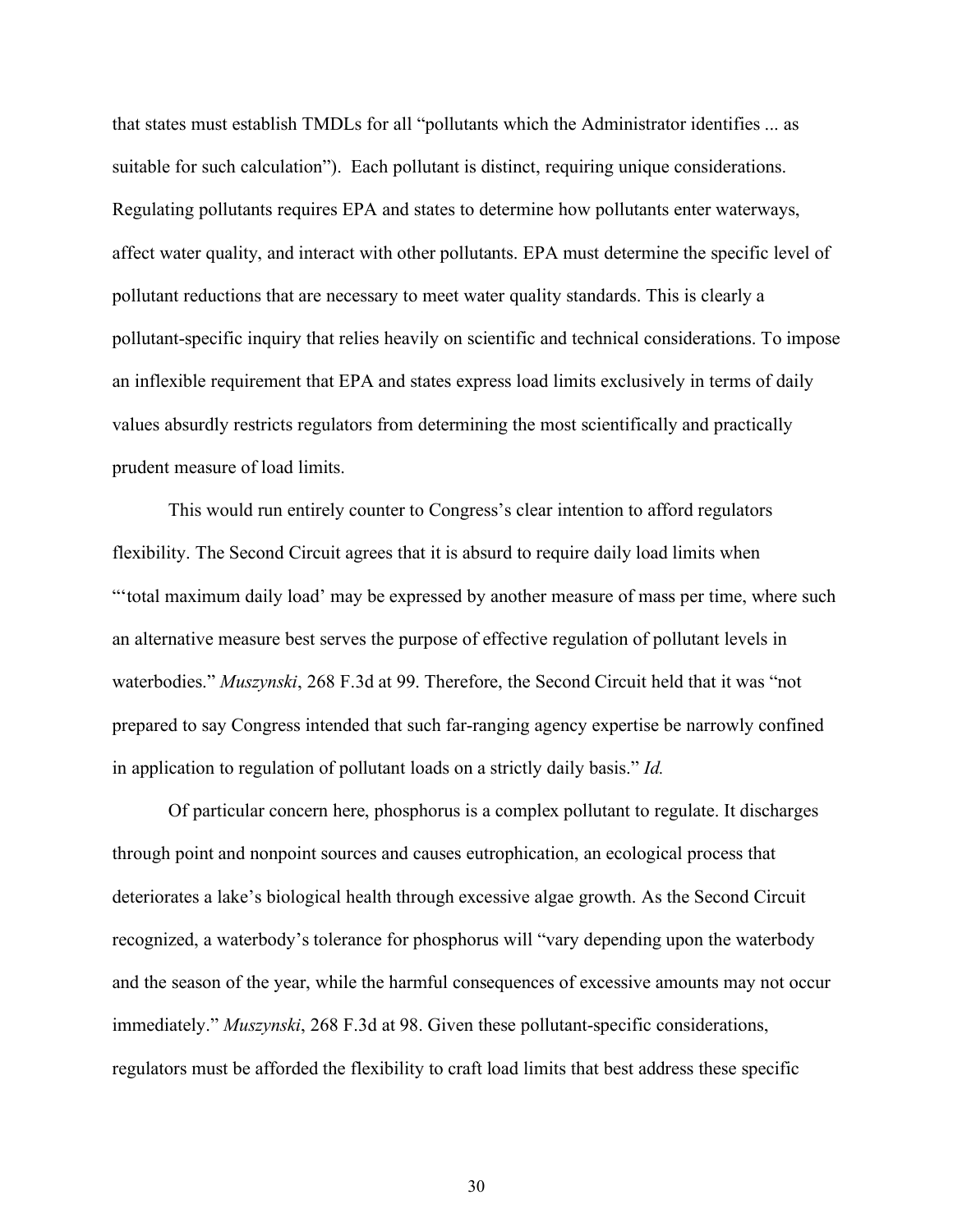needs.

Requiring daily allocations for pollutants that would be more effectively regulated by annual allocations compromises EPA's ability to carefully tailor regulatory measures to accomplish the CWA's mandate – restoring and maintaining water quality. The absurd results of formalistically binding EPA to expressing load limits in daily measures should persuade this Court to overturn the lower court's holding on this issue. Congress meant for EPA to determine how to express TMDLs. EPA exercised its discretion and expressed its TMDL in phased values. EPA did so because it determined that this would facilitate the most effective plan for remediating an overly-polluted waterbody, precisely the rationale that Congress intended EPA to pursue. The lower court's rejected of this method is an inappropriate obstruction to the CWA's purpose that this court must vacate.

## **IV. DECLINING TO REQUIRE ASSURANCES OF STATE IMPLEMENTATION DOES NOT RENDER EPA'S DECISION ARBITRARY AND CAPRICIOUS**

CLW appeals from the lower court's proper ruling that EPA is not required to seek assurances that states will implement nonpoint source BMP pollutant reductions. Appellants incorrectly claim that a 1991 guidance document binds EPA more than the Clean Water Act's language or EPA's duly promulgated regulations. While assurances of state implementation would strengthen some TMDLs, this is not a blanket requirement. As discussed above (*See Section II*), Congress intentionally conferred broad discretion for EPA to develop and implement the TMDL program. EPA created regulations to dictate the approval or denial of a TMDL proposal including BMP credits. EPA requires the discretion to interpret its own regulations and make TMDL determinations on a case-by-case basis. This court must uphold the lower court's grant of summary judgment and the longstanding principle that courts must not substitute their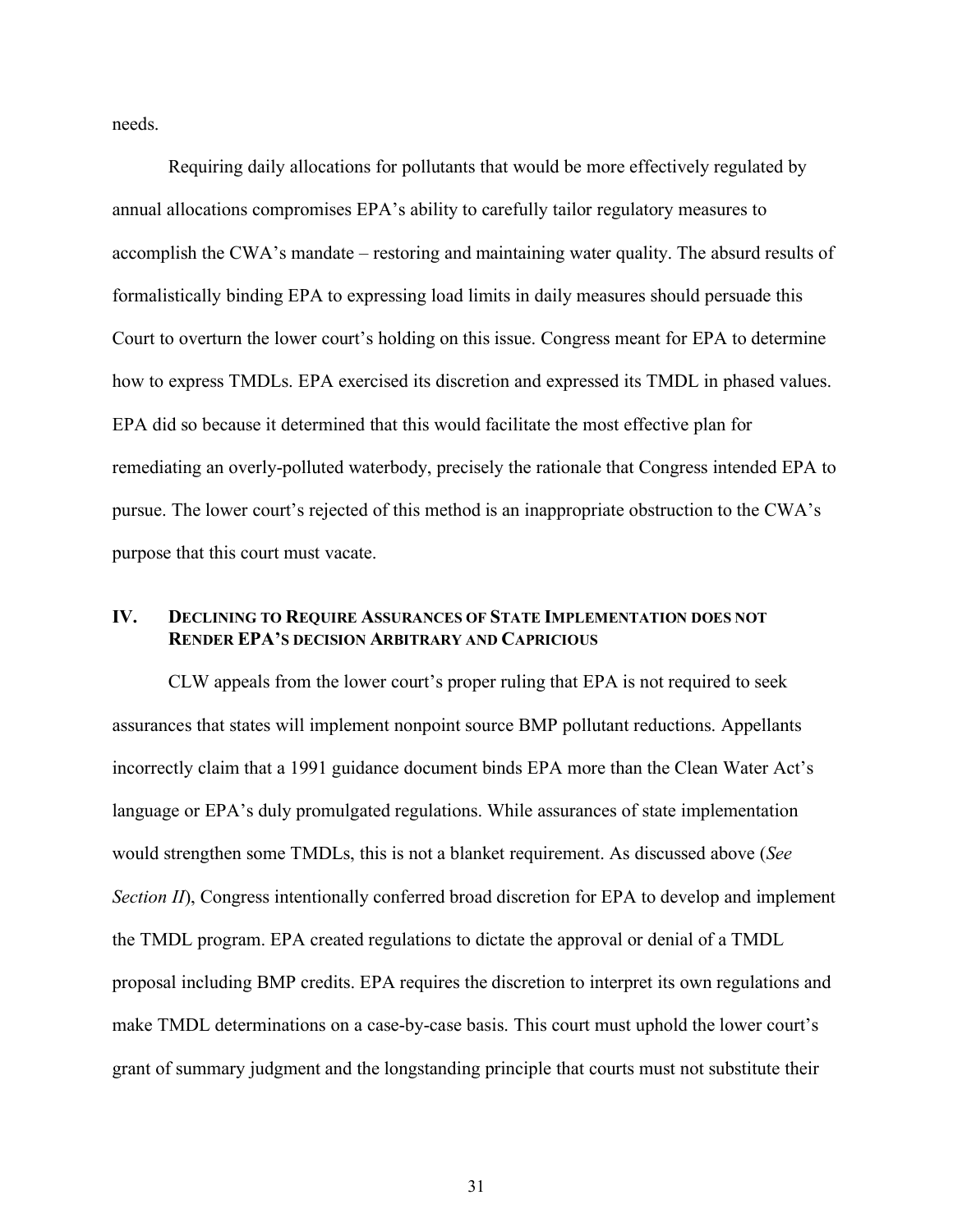judgment for an agency's expertise.

Since the CWA does not require EPA to seek assurances before approving a TMDL, the only authority binding the EPA to do so would come from its own regulations. The CWA prescribes a duty to approve or disapprove state proposals, a decision-making function. 33 U.S.C. § 1313(d). However, the CWA is silent on *how* the EPA should make this decision, leaving EPA discretion over what to require from state proposals. *See Chevron,* 467 U.S. at 843 (Agencies have discretion to administer a congressionally created program by forming policies for implementation when the statute is silent on such methods.). Section 1361, regarding the CWA's administration, encourages EPA to "prescribe such regulations as are necessary to carry out [its] functions." 33 U.S.C. § 1361(a). It is therefore proper for EPA to construct and rely on its own regulations for decision-making criteria. *See, e.g.*, *Lopez v. Davis*, 531 U.S. 230, 243-244 (2001) ("Even if a statutory scheme requires individualized determinations, ... the decisionmaker has the authority to rely on rulemaking to resolve certain issues of general applicability unless Congress clearly expresses an intent to withhold that authority.").

EPA has the authority to interpret its own regulations and reasonably concluded that it is not required to seek assurances before approving a TMDL. This interpretation is entitled to deference unless it is "plainly erroneous." *Auer v. Robbins*, 519 U.S. 452, 461 (1997) (an agency's interpretation of its regulation is entitled to deference unless "plainly erroneous"). Controls on nonpoint sources take the form of Best Management Practices (BMPs), which the regulations define as:

Methods, measures or practices selected by an agency to meet its nonpoint source control needs. BMPs include but are not limited to structural and nonstructural controls and operation and maintenance procedures. BMPs can be applied before, during and after pollution-producing activities to reduce or eliminate the introduction of pollutants into receiving waters.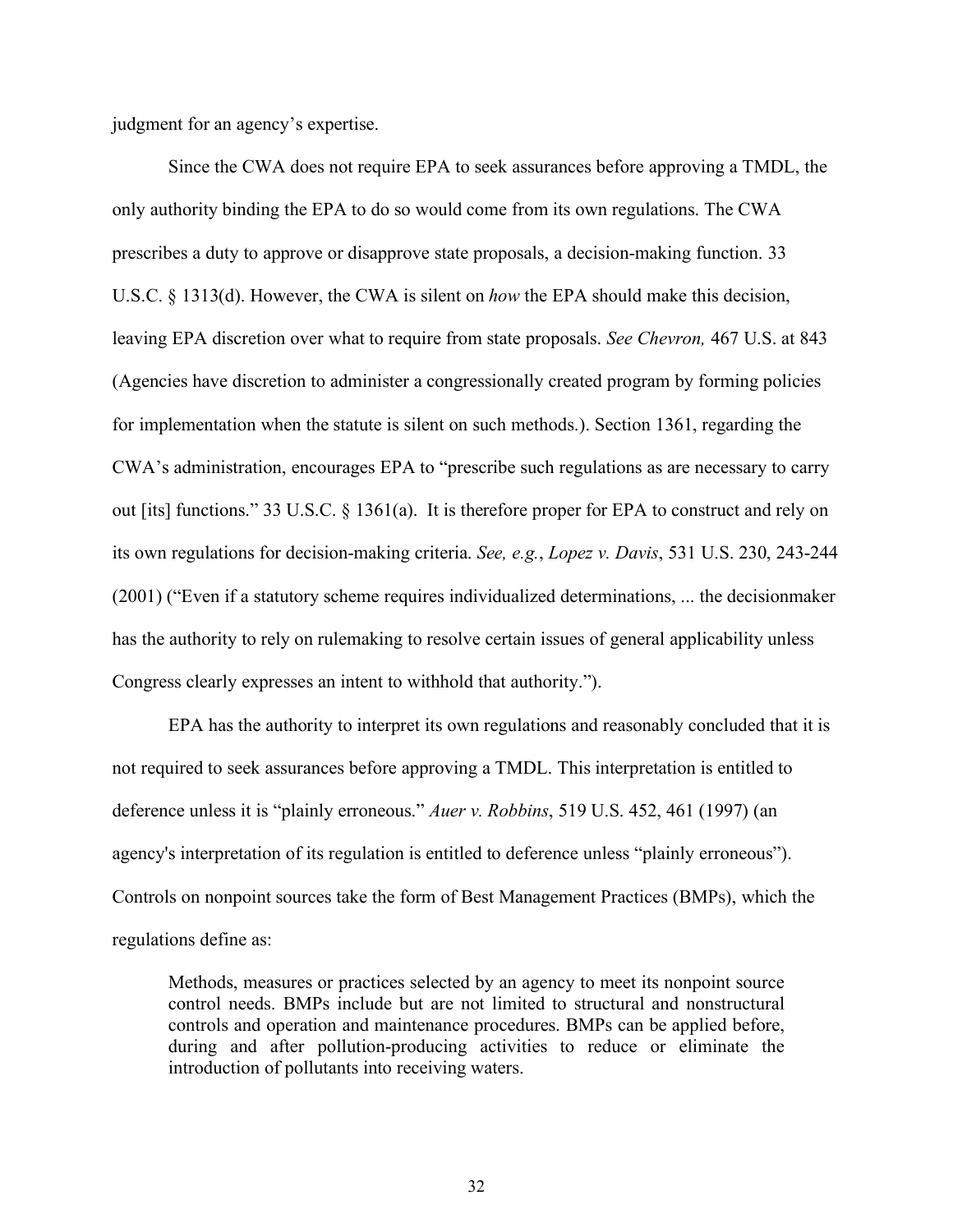40 C.F.R. § 130.2(m). This definition does not prescribe that states must guarantee implementation or even accept the BMP's prescriptions. To approve BMPs within a TMDL, then, EPA need only look at whether they conform with this definition. EPA's approval that New Union's BMP met the regulatory standard was not plainly erroneous.

The only regulation CLW invokes is 40 C.F.R. § 130.6, which states that a State's Water Quality Management Plan (WQMP) must include "implementation measures necessary to carry out the plan." The WQMP is a statement of the comprehensive scheme through which a state regulates water quality, including its TMDLs, Effluent Limitations, Municipal and Industrial Waste Treatment Measures, Non-point source BMPs, and other programs. 40 C.F.R. § 130.6. While the regulation acknowledges that EPA should ask states to explain how they will fund and technically implement their water quality scheme, it places this disclosure with the WQMP as opposed to any individual program. This suggests that EPA should make that assessment when reviewing the totality of a state's programs and not on every individual program. New Union should provide its implementation measures for the Lake Chesaplain TMDL in the WQMP, not the TMDL. Recognizing this, EPA properly declined to require an assurance of implementation in the TMDL proposal.

After failing to identify a valid regulatory or statutory source for the alleged requirement to seek assurances of implementation, CLW now asks this Court to elevate a 1991 guidance document into binding law. It is well established that agencies are not obliged to follow guidance documents, and their role in challenging an agency's action is "irrelevant because the guidance document is simply a non-binding policy statement." *Association of Flight Attendants-CWA, AFL-CIO v. Huerta*, 785 F.3d 710, 719 (D.C. Cir. 2015) (citing *Perez v. Mortgage Bankers Association,* 575 U.S. 92, 100 (2015)). EPA's policy preferences articulated in a guidance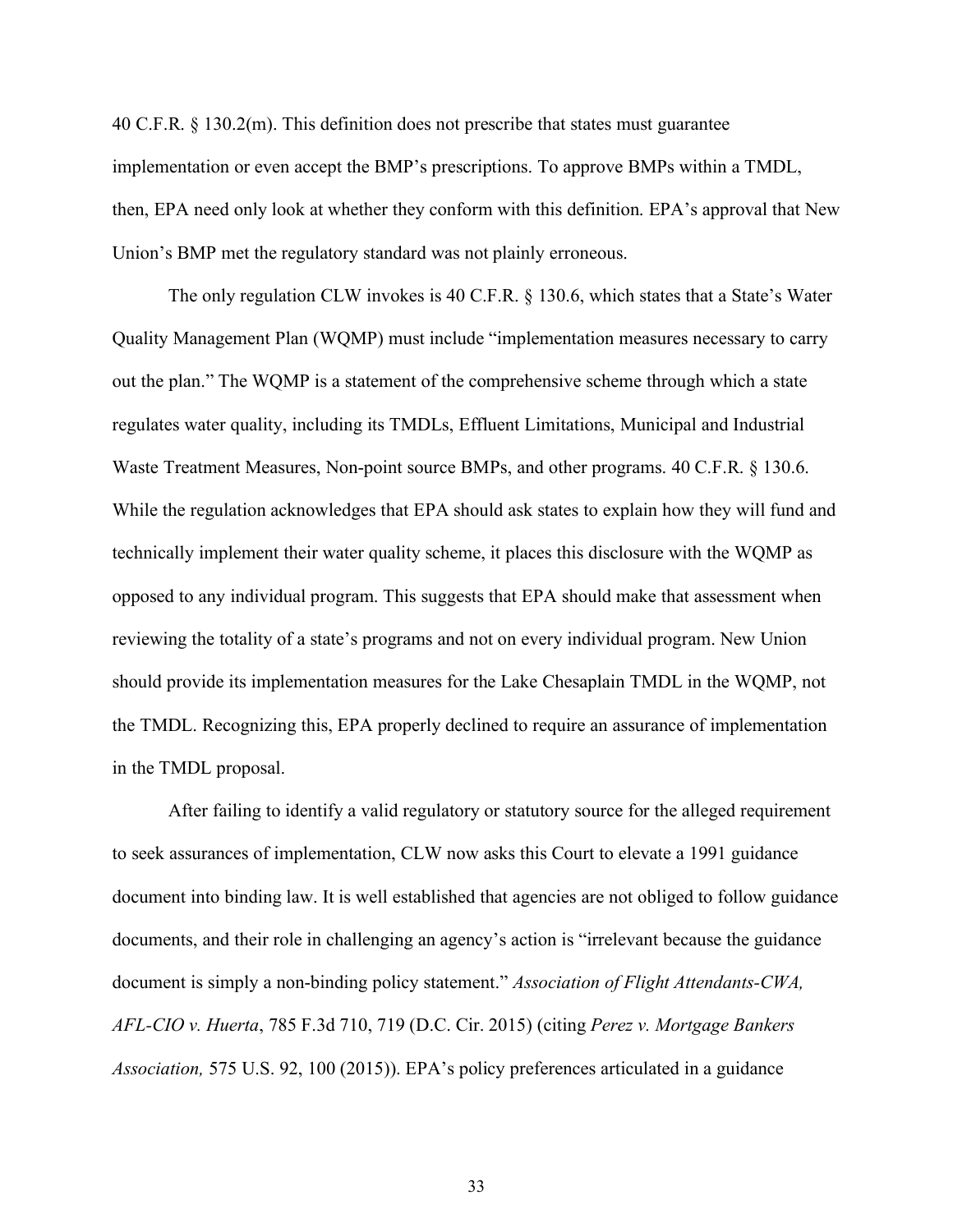document from 20 years ago have no legal effect today. This non-binding authority could support CLW's opinions about what the EPA *should* do, but it is a very different matter to consider the guidance document's prescriptions to dictate what the EPA *must* do. Accepting the proposed supremacy of the guidance document would abuse the court's power by creating a legally enforceable rule without a regulation or statute. Regulations and statutes derive their legitimacy from public participation and due process requirements that ensure their mandates conform with the principle of popular sovereignty at the core of American democracy.

In addition to the clear lack of authority for this purported requirement, mandating that EPA only approve TMDLs when state's provide assurances would create major functional issues. Section 1313(d) is meant to facilitate a partnership between states and the federal government but provides EPA with the ability to replace a state's proposed TMDL with its own. This contemplates a situation, as here, where the state and EPA disagree on the adequacy of a proposed TMDL. When EPA creates its own TMDL that the state must follow, they are exercising federal authority to override the state's preference. It follows, then, that the state may be frustrated by the assigned TMDL and seek ways to invalidate its prescriptions. If CLW's position were true, that a TMDL containing BMPs is invalid without assurances from the state, then a state could block EPA's efforts to promulgate a TMDL by simply refusing to provide such assurances. This would remove EPA's ability to assign TMDLs without a state's consent, neutering the TMDL scheme created by congress that has worked effectively for nearly 50 years.

## **Conclusion**

In consideration of the foregoing, this Court should vacate the lower court's denial of summary judgment hold that EPA's actions were not ripe for judicial review. In the alternative, this court should reverse in part and affirm in part, holding that EPA's longstanding definition of